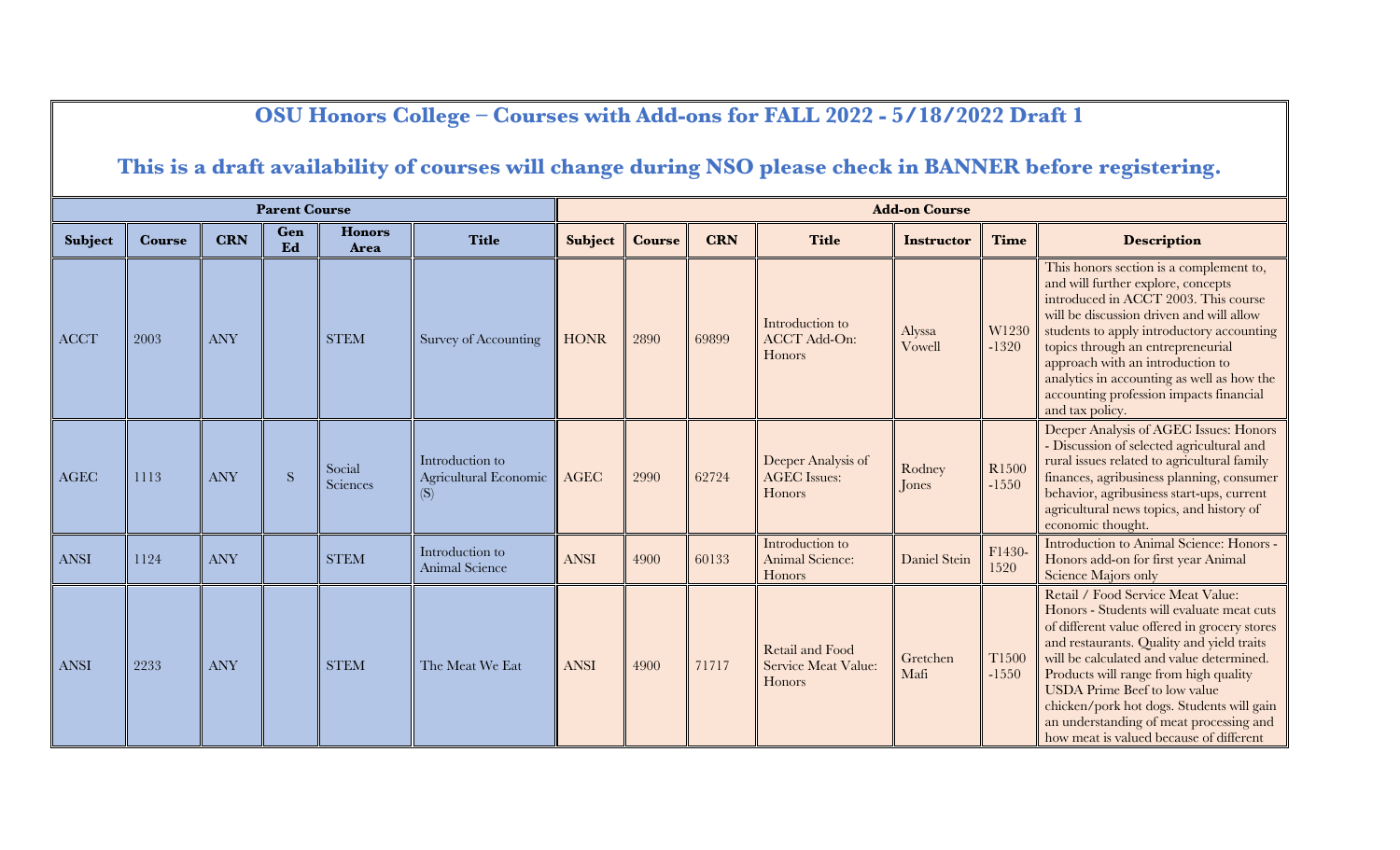|             |      |            |             |             |                                              |             |      |       |                                                                |                            |                  | ingredients, fat levels, raw product<br>sources, and cooking methods. Product<br>prices, cooking methods and cooking loss,<br>edible portions percentages, and values<br>will be determined of all products.<br>Students will summarize findings and at<br>conclusion of course better understand<br>retail and food service meat prices and<br>values depending on initial product<br>sources.                                                                                                                                                                                                                                                                                                                                                                                                                                               |
|-------------|------|------------|-------------|-------------|----------------------------------------------|-------------|------|-------|----------------------------------------------------------------|----------------------------|------------------|-----------------------------------------------------------------------------------------------------------------------------------------------------------------------------------------------------------------------------------------------------------------------------------------------------------------------------------------------------------------------------------------------------------------------------------------------------------------------------------------------------------------------------------------------------------------------------------------------------------------------------------------------------------------------------------------------------------------------------------------------------------------------------------------------------------------------------------------------|
| <b>ANSI</b> | 2253 | <b>ANY</b> |             | <b>STEM</b> | Meat Animal and<br>Carcass Evaluation        | <b>ANSI</b> | 4900 | 71717 | <b>Retail and Food</b><br><b>Service Meat Value:</b><br>Honors | Gretchen<br>Mafi           | T1500<br>$-1550$ | Retail / Food Service Meat Value:<br>Honors - Students will evaluate meat cuts<br>of different value offered in grocery stores<br>and restaurants. Quality and yield traits<br>will be calculated and value determined.<br>Products will range from high quality<br><b>USDA</b> Prime Beef to low value<br>chicken/pork hot dogs. Students will gain<br>an understanding of meat processing and<br>how meat is valued because of different<br>ingredients, fat levels, raw product<br>sources, and cooking methods. Product<br>prices, cooking methods and cooking loss,<br>edible portions percentages, and values<br>will be determined of all products.<br>Students will summarize findings and at<br>conclusion of course better understand<br>retail and food service meat prices and<br>values depending on initial product<br>sources. |
| <b>ARCH</b> | 1112 | <b>ANY</b> |             | <b>STEM</b> | Introduction to<br>Architecture              | <b>ARCH</b> | 2890 | 66635 | Honors Seminar in<br>Introduction to<br>Architecture           | Suzanne<br><b>Bilbeisi</b> | R1330<br>$-1445$ | Seminars examining current issues in<br>architecture and architectural<br>engineering.                                                                                                                                                                                                                                                                                                                                                                                                                                                                                                                                                                                                                                                                                                                                                        |
| <b>BAE</b>  | 1012 | <b>ANY</b> | $\mathbf N$ | <b>STEM</b> | Introduction to<br>Biosystems<br>Engineering | AG          | 2890 | 69789 | Sustainability<br>Discussion: Honors                           | Danielle<br>Bellmer        | W1130<br>$-1220$ | An open discussion and debate about the<br>pros and cons of sustainability efforts in<br>our everyday lives. Topics will include<br>sustainable packaging and the debate<br>surrounding the banning of plastic bags<br>and straws, sustainable agricultural                                                                                                                                                                                                                                                                                                                                                                                                                                                                                                                                                                                   |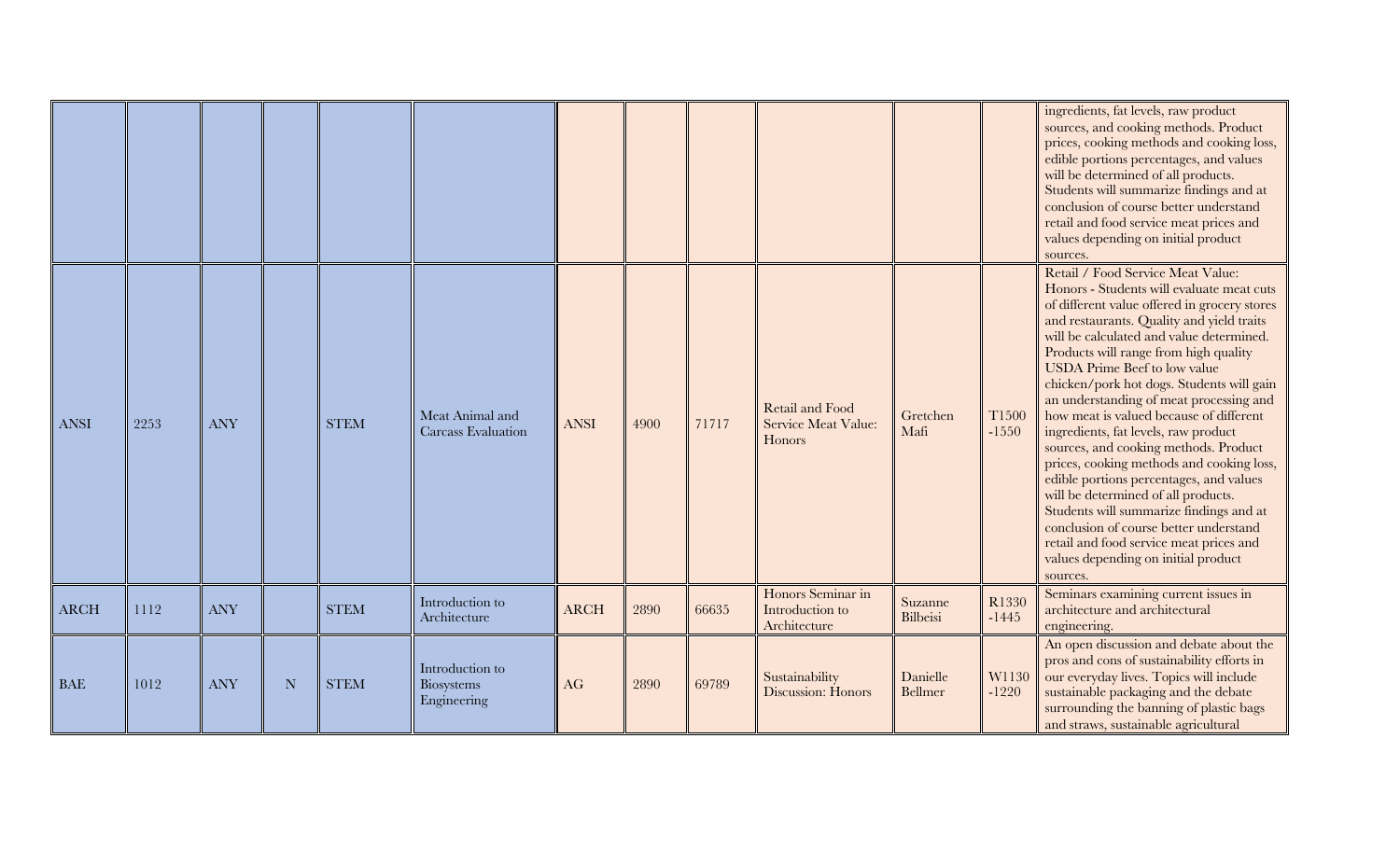|             |      |            |            |             |                                    |             |      |       |                                                                                             |                  |                  | practices, sustainable water use and water<br>rights, sustainable energy generation, and<br>sustainability efforts in textile production<br>and the "fast fashion" industry.                                                                                                                                                                                                                                                                                                                                                                                                                                                                                                                                  |
|-------------|------|------------|------------|-------------|------------------------------------|-------------|------|-------|---------------------------------------------------------------------------------------------|------------------|------------------|---------------------------------------------------------------------------------------------------------------------------------------------------------------------------------------------------------------------------------------------------------------------------------------------------------------------------------------------------------------------------------------------------------------------------------------------------------------------------------------------------------------------------------------------------------------------------------------------------------------------------------------------------------------------------------------------------------------|
| <b>BIOL</b> | 1113 | <b>ANY</b> | LN or<br>N | <b>STEM</b> | Introduction to<br>Biology (N)     | <b>BIOL</b> | 2890 | 64912 | The Science & Art of<br>Pollen: Honors                                                      | Ming Yang        | R1330<br>$-1420$ | This course will explore the biology and<br>beauty of pollen. It will be based on the<br>book "Pollen: The Hidden Sexuality of<br>Flowers" by Rob Kesseler and Madeline<br>Harley (2014). This book is a product of a<br>collaboration between an artist and a<br>scientist, which provides a concise<br>scientific content about, and stunning<br>microscopic images of pollen.                                                                                                                                                                                                                                                                                                                              |
| <b>BIOL</b> | 1113 | <b>ANY</b> | <b>LN</b>  | <b>STEM</b> | Introduction to<br>Biology (N)     | <b>BIOL</b> | 2890 | 71199 | <b>Using Nutritional</b><br>Ecology to Link<br>Physiology, Behavior,<br>and Ecology: Honors | Shawn<br>Wilder  | T1030<br>$-1120$ | The goal of this course is to provide an<br>overview of the topics studied in<br>nutritional ecology and their relevance to<br>different fields of biology The field of<br>nutritional ecology was developed to aid<br>in understanding the complex interactions<br>between macronutrients in animal diets<br>and their consequences for health and<br>fitness. This work integrates several fields<br>of biology including: physiology (What<br>are the biochemical pathways through<br>which nutrients affect animals?), behavior<br>(How do animals choose among foods to<br>regulate their diet?), and ecology (What<br>are the consequences of diet for<br>populations, communities and<br>ecosystems?). |
| <b>BIOL</b> | 1113 | <b>ANY</b> | <b>LN</b>  | <b>STEM</b> | <b>Introductory Biology</b><br>(N) | <b>HONR</b> | 2890 | 66650 | Nature's Assassins:<br><b>Honors</b>                                                        | Keith<br>Garbutt | W1630<br>$-1720$ | The Naturalistic Fallacy is that if it is<br>natural it is good - this could not be more<br>false as in general nature is actually trying<br>to kill you or, at the very least hurt you<br>badly. In this course we will look at<br>plants, animals and fungi that treat<br>humans as food, incubators, homes or<br>have potentially lethal defenses to stop us<br>hurting them. WARNING this course is                                                                                                                                                                                                                                                                                                       |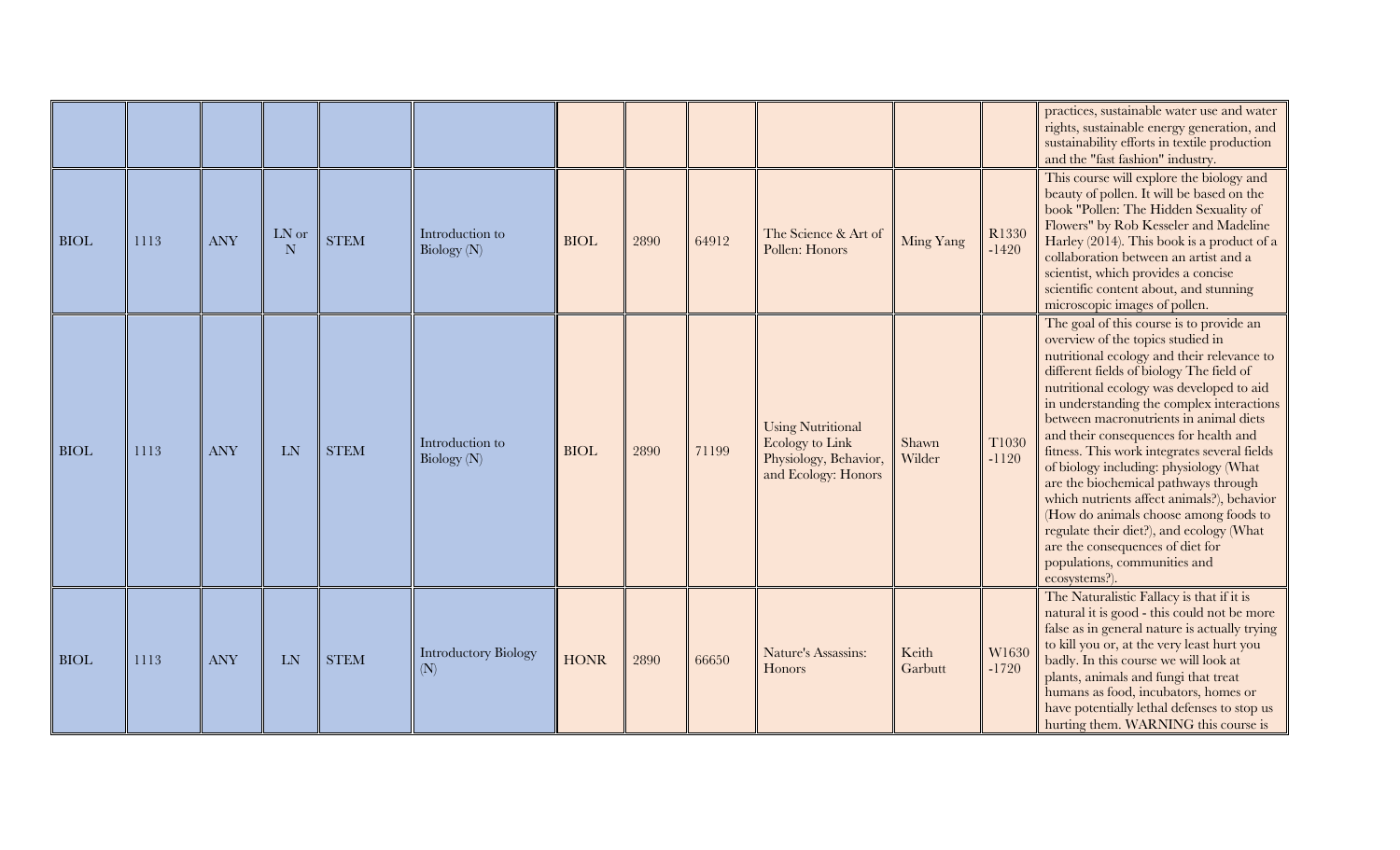|             |      |            |           |             |                                     |             |      |       |                               |                  |                  | not for the weak of stomach it will get<br>gory! This course will allow students who<br>have taken AP or IB or Concurrent<br>classes or have OSU credit in Biology and<br>who have been awarded OSU credit for<br>Biology 1113 or 1114 to convert that<br>credit to Honors credit                                                                                                                                                                                                                                                                                                                                                                                                            |
|-------------|------|------------|-----------|-------------|-------------------------------------|-------------|------|-------|-------------------------------|------------------|------------------|----------------------------------------------------------------------------------------------------------------------------------------------------------------------------------------------------------------------------------------------------------------------------------------------------------------------------------------------------------------------------------------------------------------------------------------------------------------------------------------------------------------------------------------------------------------------------------------------------------------------------------------------------------------------------------------------|
| <b>BIOL</b> | 1113 | <b>ANY</b> | LN        | <b>STEM</b> | <b>Introductory Biology</b><br>(N)  | <b>HONR</b> | 2890 | 66653 | Nature's Assassins:<br>Honors | Keith<br>Garbutt | T1630<br>$-1720$ | The Naturalistic Fallacy is that if it is<br>natural it is good - this could not be more<br>false as in general nature is actually trying<br>to kill you or, at the very least hurt you<br>badly. In this course we will look at<br>plants, animals and fungi that treat<br>humans as food, incubators, homes or<br>have potentially lethal defenses to stop us<br>hurting them. WARNING this course is<br>not for the weak of stomach it will get<br>gory! This course will allow students who<br>have taken AP or IB or Concurrent<br>classes or have OSU credit in Biology and<br>who have been awarded OSU credit for<br>Biology 1113 or 1114 to convert that<br>credit to Honors credit |
| <b>BIOL</b> | 1114 | <b>ANY</b> | <b>LN</b> | <b>STEM</b> | <b>Introductory Biology</b><br>(LN) | <b>HONR</b> | 2890 | 66650 | Nature's Assassins:<br>Honors | Keith<br>Garbutt | W1630<br>$-1720$ | The Naturalistic Fallacy is that if it is<br>natural it is good - this could not be more<br>false as in general nature is actually trying<br>to kill you or, at the very least hurt you<br>badly. In this course we will look at<br>plants, animals and fungi that treat<br>humans as food, incubators, homes or<br>have potentially lethal defenses to stop us<br>hurting them. WARNING this course is<br>not for the weak of stomach it will get<br>gory! This course will allow students who<br>have taken AP or IB or Concurrent<br>classes or have OSU credit in Biology and<br>who have been awarded OSU credit for<br>Biology 1113 or 1114 to convert that<br>credit to Honors credit |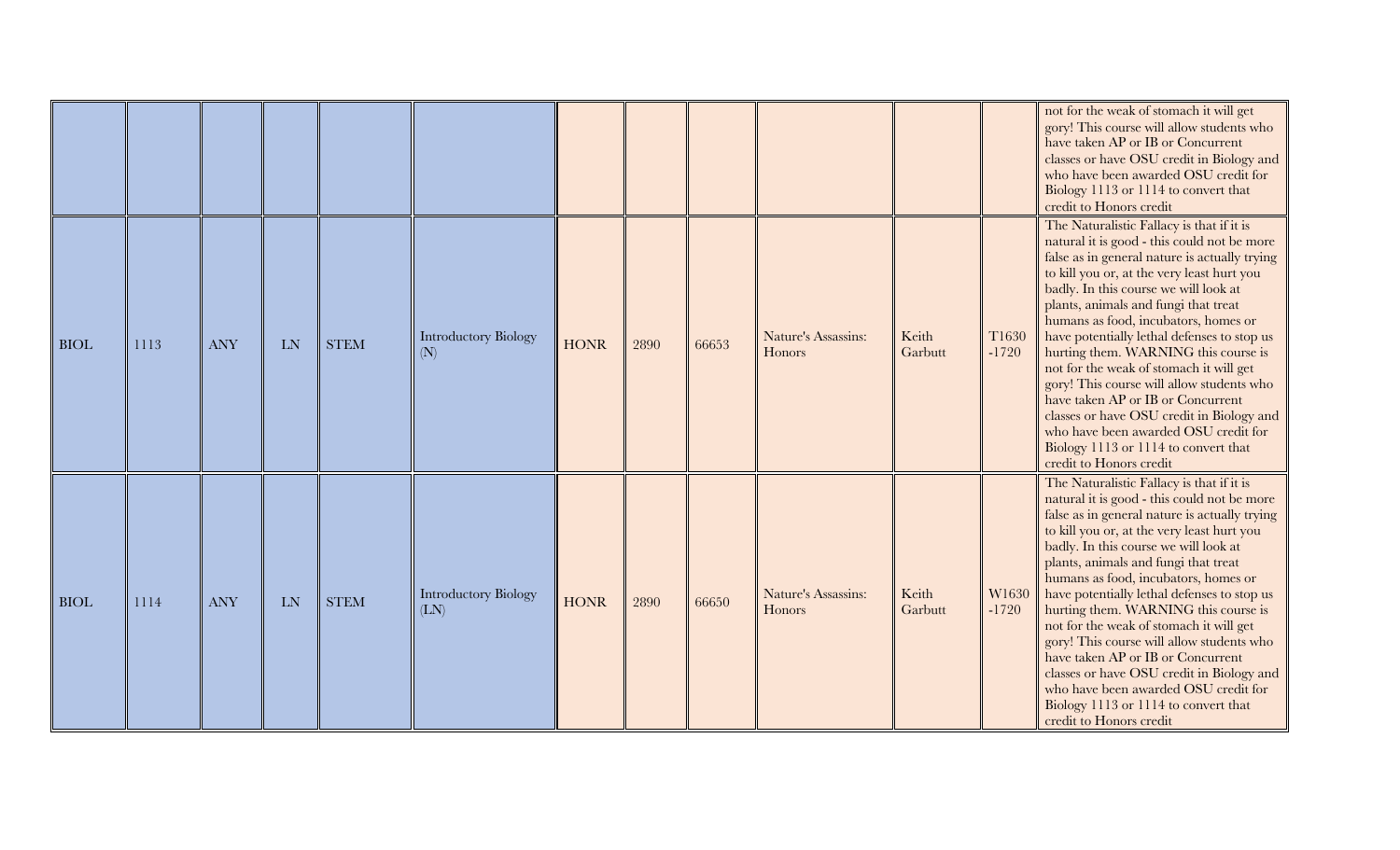| <b>BIOL</b> | 1114 | <b>ANY</b> | <b>LN</b>  | <b>STEM</b> | <b>Introductory Biology</b><br>(LN) | <b>HONR</b> | 2890 | 66653 | Nature's Assassins:<br>Honors                                                               | Keith<br>Garbutt | T1630<br>$-1720$ | The Naturalistic Fallacy is that if it is<br>natural it is good - this could not be more<br>false as in general nature is actually trying<br>to kill you or, at the very least hurt you<br>badly. In this course we will look at<br>plants, animals and fungi that treat<br>humans as food, incubators, homes or<br>have potentially lethal defenses to stop us<br>hurting them. WARNING this course is<br>not for the weak of stomach it will get<br>gory! This course will allow students who<br>have taken AP or IB or Concurrent<br>classes or have OSU credit in Biology and<br>who have been awarded OSU credit for<br>Biology 1113 or 1114 to convert that<br>credit to Honors credit |
|-------------|------|------------|------------|-------------|-------------------------------------|-------------|------|-------|---------------------------------------------------------------------------------------------|------------------|------------------|----------------------------------------------------------------------------------------------------------------------------------------------------------------------------------------------------------------------------------------------------------------------------------------------------------------------------------------------------------------------------------------------------------------------------------------------------------------------------------------------------------------------------------------------------------------------------------------------------------------------------------------------------------------------------------------------|
| <b>BIOL</b> | 1114 | <b>ANY</b> | LN or<br>N | <b>STEM</b> | Introduction to<br>Biology (LN)     | <b>BIOL</b> | 2890 | 64912 | The Science & Art of<br>Pollen: Honors                                                      | Ming Yang        | R1330<br>$-1420$ | This course will explore the biology and<br>beauty of pollen. It will be based on the<br>book "Pollen: The Hidden Sexuality of<br>Flowers" by Rob Kesseler and Madeline<br>Harley (2014). This book is a product of a<br>collaboration between an artist and a<br>scientist, which provides a concise<br>scientific content about, and stunning<br>microscopic images of pollen.                                                                                                                                                                                                                                                                                                             |
| <b>BIOL</b> | 1114 | <b>ANY</b> | <b>LN</b>  | <b>STEM</b> | Introduction to<br>Biology          | <b>BIOL</b> | 2890 | 71199 | <b>Using Nutritional</b><br>Ecology to Link<br>Physiology, Behavior,<br>and Ecology: Honors | Shawn<br>Wilder  | T1030<br>$-1120$ | The goal of this course is to provide an<br>overview of the topics studied in<br>nutritional ecology and their relevance to<br>different fields of biology The field of<br>nutritional ecology was developed to aid<br>in understanding the complex interactions<br>between macronutrients in animal diets<br>and their consequences for health and<br>fitness. This work integrates several fields<br>of biology including: physiology (What<br>are the biochemical pathways through<br>which nutrients affect animals?), behavior<br>(How do animals choose among foods to<br>regulate their diet?), and ecology (What<br>are the consequences of diet for                                 |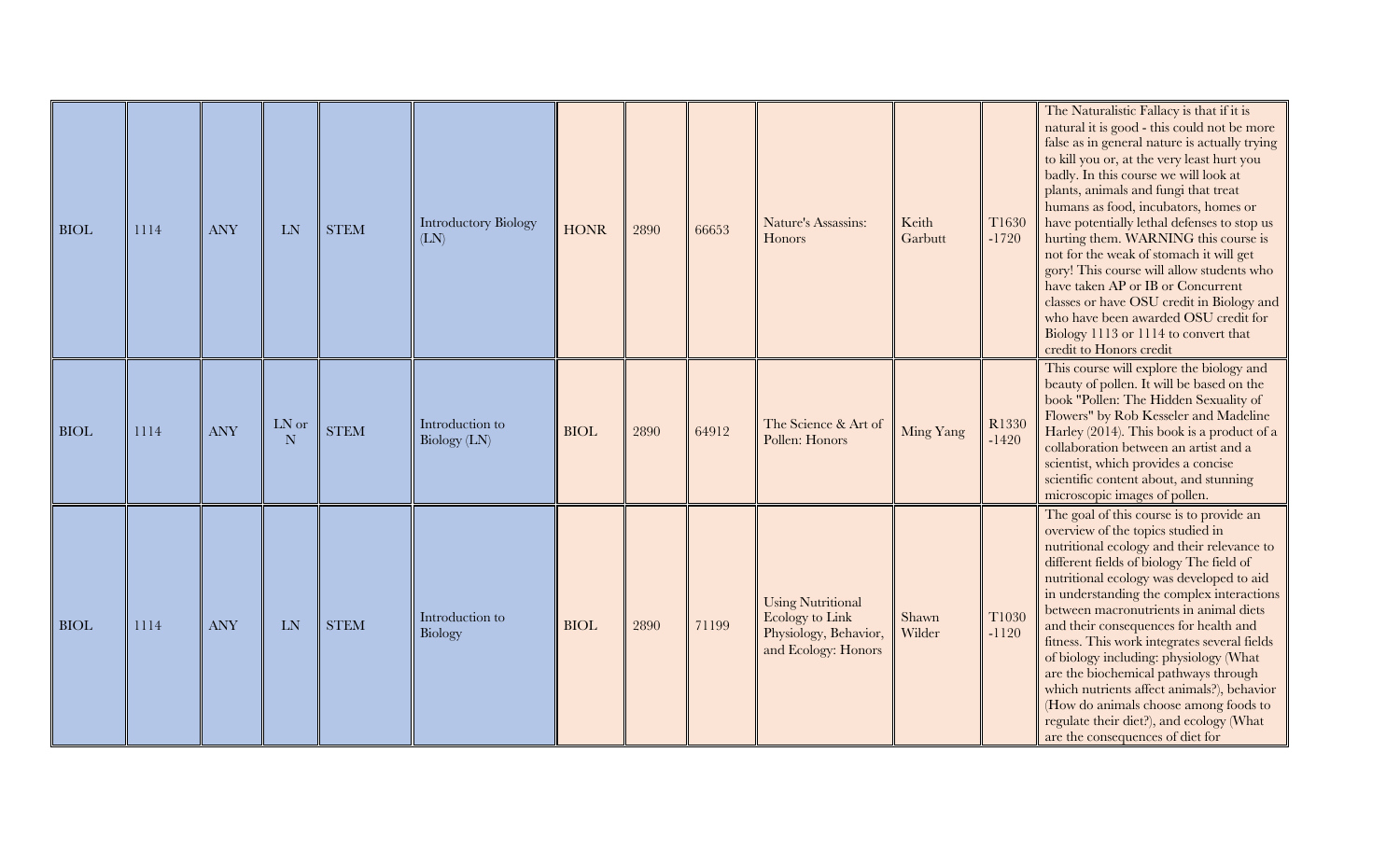|             |       |            |    |             |                                                                           |             |      |       |                                                       |                      |                  | populations, communities and<br>ecosystems?).                                                                                                                                                                                                                                                                                                                                                                                                                                                                                                                                                                                                                                                |
|-------------|-------|------------|----|-------------|---------------------------------------------------------------------------|-------------|------|-------|-------------------------------------------------------|----------------------|------------------|----------------------------------------------------------------------------------------------------------------------------------------------------------------------------------------------------------------------------------------------------------------------------------------------------------------------------------------------------------------------------------------------------------------------------------------------------------------------------------------------------------------------------------------------------------------------------------------------------------------------------------------------------------------------------------------------|
| <b>BIOL</b> | 1604  | <b>ANY</b> |    | <b>STEM</b> | <b>Animal Biology</b>                                                     | <b>BIOL</b> | 2890 | 66912 | Exotic & Invasive<br><b>Animal Species:</b><br>Honors | Andrew<br>Dzialowski | T1330<br>$-1420$ | This is an Honors add-on course<br>associated with BIOL 1604 - Animal<br>Biology. Students will participate in<br>discussion groups focused on issues<br>related to invasive animal species. Prior to<br>each class, students will be expected to<br>complete assigned readings and prepare<br>questions and discussion topics for the<br>group. For each discussion day, various<br>students (determined the week before) will<br>act as discussion leaders. Other than<br>group discussions, students will work<br>together in small groups to complete a<br>variety of creative activities and one Final<br>Project.                                                                      |
| <b>BIOL</b> | AP/IB | <b>ANY</b> | LN | <b>STEM</b> | AP, IB, Concurrent<br>Credit or OSU credit<br>for Introductory<br>Biology | <b>HONR</b> | 2890 | 66650 | Nature's Assassins:<br>Honors                         | Keith<br>Garbutt     | W1630<br>$-1720$ | The Naturalistic Fallacy is that if it is<br>natural it is good - this could not be more<br>false as in general nature is actually trying<br>to kill you or, at the very least hurt you<br>badly. In this course we will look at<br>plants, animals and fungi that treat<br>humans as food, incubators, homes or<br>have potentially lethal defenses to stop us<br>hurting them. WARNING this course is<br>not for the weak of stomach it will get<br>gory! This course will allow students who<br>have taken AP or IB or Concurrent<br>classes or have OSU credit in Biology and<br>who have been awarded OSU credit for<br>Biology 1113 or 1114 to convert that<br>credit to Honors credit |
| <b>BIOL</b> | AP/IB | <b>ANY</b> | LN | <b>STEM</b> | AP, IB, Concurrent<br>Credit or OSU credit<br>for Introductory<br>Biology | <b>HONR</b> | 2890 | 66653 | Nature's Assassins:<br>Honors                         | Keith<br>Garbutt     | T1630<br>$-1720$ | The Naturalistic Fallacy is that if it is<br>natural it is good - this could not be more<br>false as in general nature is actually trying<br>to kill you or, at the very least hurt you<br>badly. In this course we will look at<br>plants, animals and fungi that treat                                                                                                                                                                                                                                                                                                                                                                                                                     |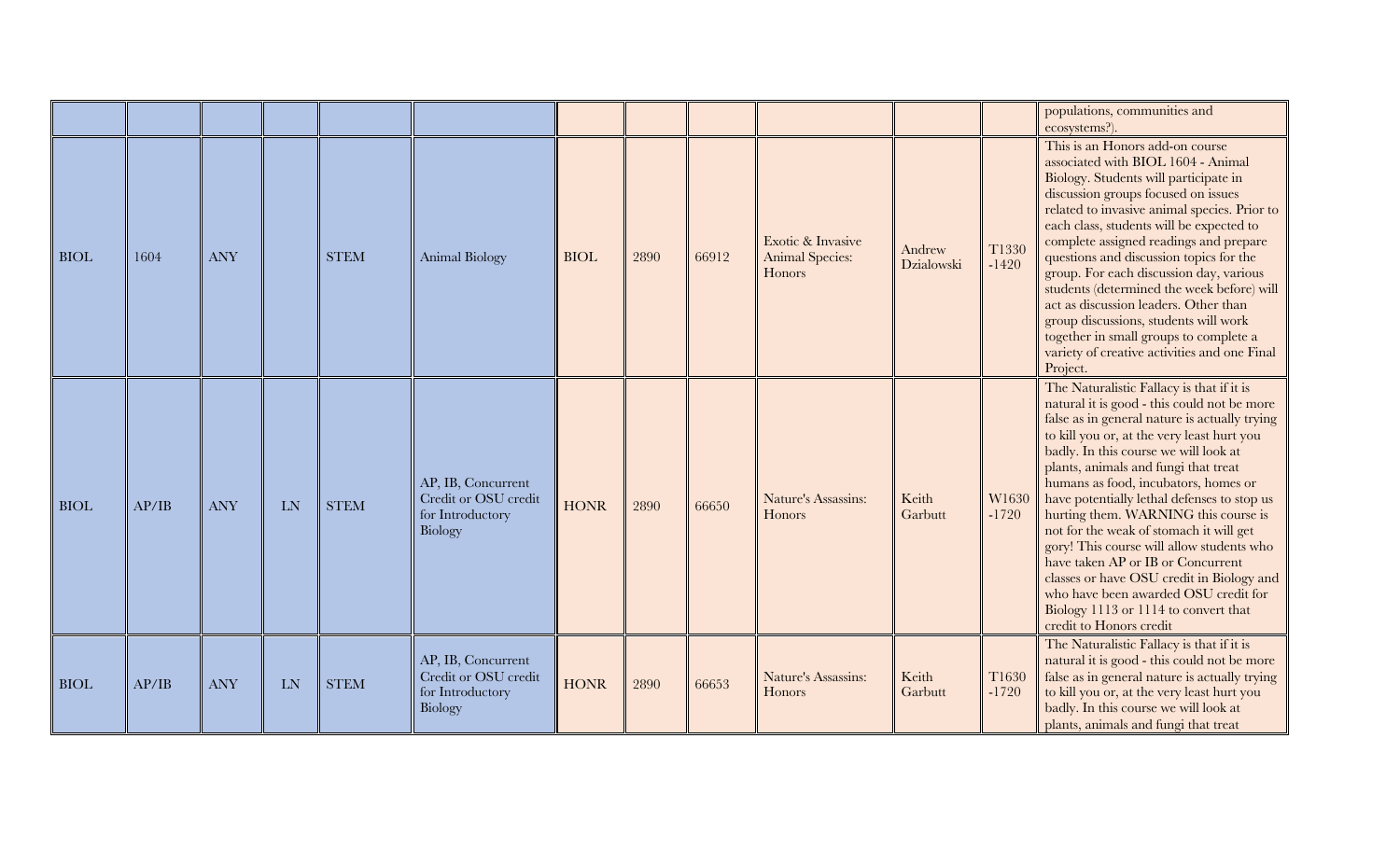|             |      |            |            |             |                   |             |      |       |                                                                                    |                            |                  | humans as food, incubators, homes or<br>have potentially lethal defenses to stop us<br>hurting them. WARNING this course is<br>not for the weak of stomach it will get<br>gory! This course will allow students who<br>have taken AP or IB or Concurrent<br>classes or have OSU credit in Biology and<br>who have been awarded OSU credit for<br>Biology 1113 or 1114 to convert that<br>credit to Honors credit |
|-------------|------|------------|------------|-------------|-------------------|-------------|------|-------|------------------------------------------------------------------------------------|----------------------------|------------------|------------------------------------------------------------------------------------------------------------------------------------------------------------------------------------------------------------------------------------------------------------------------------------------------------------------------------------------------------------------------------------------------------------------|
| <b>CHEM</b> | 1314 | <b>ANY</b> | <b>LN</b>  | <b>STEM</b> | Chemistry I (LN)  | <b>CHEM</b> | 2890 | 71284 | <b>Honors Chemical</b><br>Demonstrations                                           | <b>Nicholas</b><br>Materer | M1630<br>$-1720$ | Honors Add-on for Chemistry I (LN)<br>(CHEM 1314) or Chemistry II (LN)<br>(CHEM 1515)                                                                                                                                                                                                                                                                                                                            |
| <b>CHEM</b> | 1314 | <b>ANY</b> | ${\rm LN}$ | <b>STEM</b> | Chemistry I (LN)  | <b>CHEM</b> | 2890 | 71285 | Honors Chemistry in<br><b>Context: Real-Life</b><br>Applications                   | Laleh<br>Tahsini           | M1630<br>$-1720$ | Honors Add-on for Chemistry I (LN)<br>(CHEM 1314) or Chemistry II (LN)<br>(CHEM 1515)                                                                                                                                                                                                                                                                                                                            |
| <b>CHEM</b> | 1314 | <b>ANY</b> | <b>LN</b>  | <b>STEM</b> | Chemistry I (LN)  | <b>CHEM</b> | 2890 | 71286 | Honors<br>Understanding<br><b>Elements Through</b><br>Fun Chemistry<br>Experiments | Smita<br>Mohanty           | T1630<br>$-1720$ | Honors Add-on for Chemistry I (LN)<br>(CHEM 1314) or Chemistry II (LN)<br>(CHEM 1515)                                                                                                                                                                                                                                                                                                                            |
| <b>CHEM</b> | 1314 | <b>ANY</b> | ${\rm LN}$ | <b>STEM</b> | Chemistry I (LN)  | <b>CHEM</b> | 2890 | 71287 | Honors Everyday<br>Chemistry                                                       | Gabriel<br>Cook            | W1630<br>$-1720$ | Honors Add-on for Chemistry I (LN)<br>(CHEM 1314) or Chemistry II (LN)<br>(CHEM 1515)                                                                                                                                                                                                                                                                                                                            |
| <b>CHEM</b> | 1314 | <b>ANY</b> | <b>LN</b>  | <b>STEM</b> | Chemistry I (LN)  | <b>CHEM</b> | 2890 | 71288 | Honors The Story of<br>Chemistry: From the<br>Periodic Table to<br>Nanotechnology  | Reza Latifi                | W1630<br>$-1720$ | Honors Add-on for Chemistry I (LN)<br>(CHEM 1314) or Chemistry II (LN)<br>(CHEM 1515)                                                                                                                                                                                                                                                                                                                            |
| <b>CHEM</b> | 1314 | <b>ANY</b> | <b>LN</b>  | <b>STEM</b> | Chemistry I (LN)  | <b>CHEM</b> | 2890 | 71289 | Honors The<br>Chemistry<br><b>Underlying Forensic</b><br>Chemistry                 | Barry<br>Lavine            | F1630-<br>1720   | Honors Add-on for Chemistry I (LN)<br>(CHEM 1314) or Chemistry II (LN)<br>(CHEM 1515)                                                                                                                                                                                                                                                                                                                            |
| <b>CHEM</b> | 1515 | <b>ANY</b> | ${\rm LN}$ | <b>STEM</b> | Chemistry II (LN) | <b>CHEM</b> | 2890 | 71284 | <b>Honors Chemical</b><br>Demonstrations                                           | <b>Nicholas</b><br>Materer | M1630<br>$-1720$ | Honors Add-on for Chemistry I (LN)<br>(CHEM 1314) or Chemistry II (LN)<br>(CHEM 1515)                                                                                                                                                                                                                                                                                                                            |
| <b>CHEM</b> | 1515 | <b>ANY</b> | ${\rm LN}$ | <b>STEM</b> | Chemistry II (LN) | <b>CHEM</b> | 2890 | 71285 | Honors Chemistry in<br><b>Context: Real-Life</b><br><b>Applications</b>            | Laleh<br>Tahsini           | M1630<br>$-1720$ | Honors Add-on for Chemistry I (LN)<br>(CHEM 1314) or Chemistry II (LN)<br>(CHEM 1515)                                                                                                                                                                                                                                                                                                                            |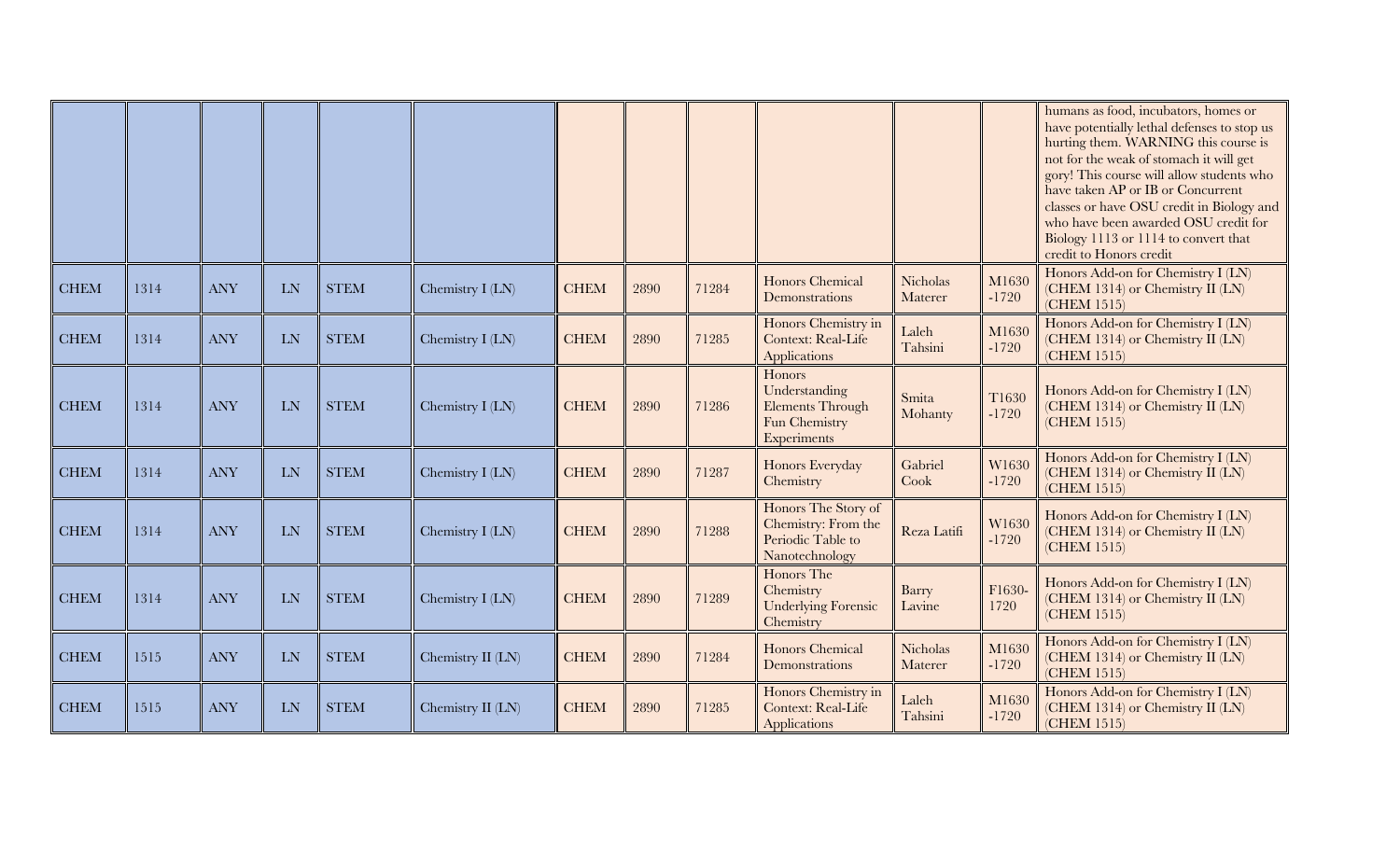| <b>CHEM</b> | 1515  | <b>ANY</b> | LN        | <b>STEM</b>        | Chemistry II (LN)                                           | <b>CHEM</b> | 2890 | 71286 | Honors<br>Understanding<br>Elements Through<br>Fun Chemistry<br>Experiments       | Smita<br>Mohanty          | T1630<br>$-1720$             | Honors Add-on for Chemistry I (LN)<br>(CHEM 1314) or Chemistry II (LN)<br>(CHEM 1515)                                                                                                                                                                                                                                                                                                                                                                                                                                                                                                                                                                                                                                                                                                   |
|-------------|-------|------------|-----------|--------------------|-------------------------------------------------------------|-------------|------|-------|-----------------------------------------------------------------------------------|---------------------------|------------------------------|-----------------------------------------------------------------------------------------------------------------------------------------------------------------------------------------------------------------------------------------------------------------------------------------------------------------------------------------------------------------------------------------------------------------------------------------------------------------------------------------------------------------------------------------------------------------------------------------------------------------------------------------------------------------------------------------------------------------------------------------------------------------------------------------|
| <b>CHEM</b> | 1515  | <b>ANY</b> | <b>LN</b> | <b>STEM</b>        | Chemistry II (LN)                                           | <b>CHEM</b> | 2890 | 71287 | Honors Everyday<br>Chemistry                                                      | Gabriel<br>Cook           | W1630<br>$-1720$             | Honors Add-on for Chemistry I (LN)<br>(CHEM 1314) or Chemistry II (LN)<br>(CHEM 1515)                                                                                                                                                                                                                                                                                                                                                                                                                                                                                                                                                                                                                                                                                                   |
| <b>CHEM</b> | 1515  | <b>ANY</b> | LN        | <b>STEM</b>        | Chemistry II (LN)                                           | <b>CHEM</b> | 2890 | 71288 | Honors The Story of<br>Chemistry: From the<br>Periodic Table to<br>Nanotechnology | Reza Latifi               | W1630<br>$-1720$             | Honors Add-on for Chemistry I (LN)<br>(CHEM 1314) or Chemistry II (LN)<br>(CHEM 1515)                                                                                                                                                                                                                                                                                                                                                                                                                                                                                                                                                                                                                                                                                                   |
| <b>CHEM</b> | 1515  | <b>ANY</b> | LN        | <b>STEM</b>        | Chemistry II (LN)                                           | <b>CHEM</b> | 2890 | 71289 | Honors The<br>Chemistry<br><b>Underlying Forensic</b><br>Chemistry                | Barry<br>Lavine           | F1630-<br>1720               | Honors Add-on for Chemistry I (LN)<br>(CHEM 1314) or Chemistry II (LN)<br>(CHEM 1515)                                                                                                                                                                                                                                                                                                                                                                                                                                                                                                                                                                                                                                                                                                   |
| <b>EEE</b>  | 2023  | <b>ANY</b> |           | Social<br>Sciences | Introduction to<br>Entrepreneurship                         | <b>EEE</b>  | 1020 | 69749 | Introduction to<br>Entrepreneurship<br>Supplemental:<br>Honors                    | Jonathan<br><b>Butler</b> | T <sub>1200</sub><br>$-1250$ | This honors-level supplemental course is<br>designed to complement Introduction to<br>Entrepreneurship with weekly readings<br>and discussions about real-life<br>entrepreneurs throughout history.<br>Students will read and learn about<br>entrepreneurs including Benjamin<br>Franklin, P.T. Barnum, Madam C.J.<br>Walker, Coco Chanel, Enzo Ferrari,<br>Arianna Huffington, Jay-Z, and others.<br>As part of the course, students will take<br>turns teaching their fellow classmates<br>about specific entrepreneurs and leading<br>discussions about how each entrepreneur<br>demonstrated concepts covered in EEE<br>2023. This is a discussion-based honors<br>course add-on and students will be graded<br>on their presentations, leadership, and in-<br>class participation. |
| <b>ENGL</b> | AP?IB | <b>ANY</b> |           | Humanities         | AP, IB or Concurrent<br>Credit for English<br>1113 and 1213 | <b>HONR</b> | 2890 | 67163 | Mythology and<br>Folklore in Graphic<br><b>Novels: Honors</b>                     | Daniel<br>Morse           | R0900<br>$-0950$             | Many have argued that superhero stories<br>are our modern myths. But what about<br>the plots, characters, and interactions<br>these stories import from older                                                                                                                                                                                                                                                                                                                                                                                                                                                                                                                                                                                                                           |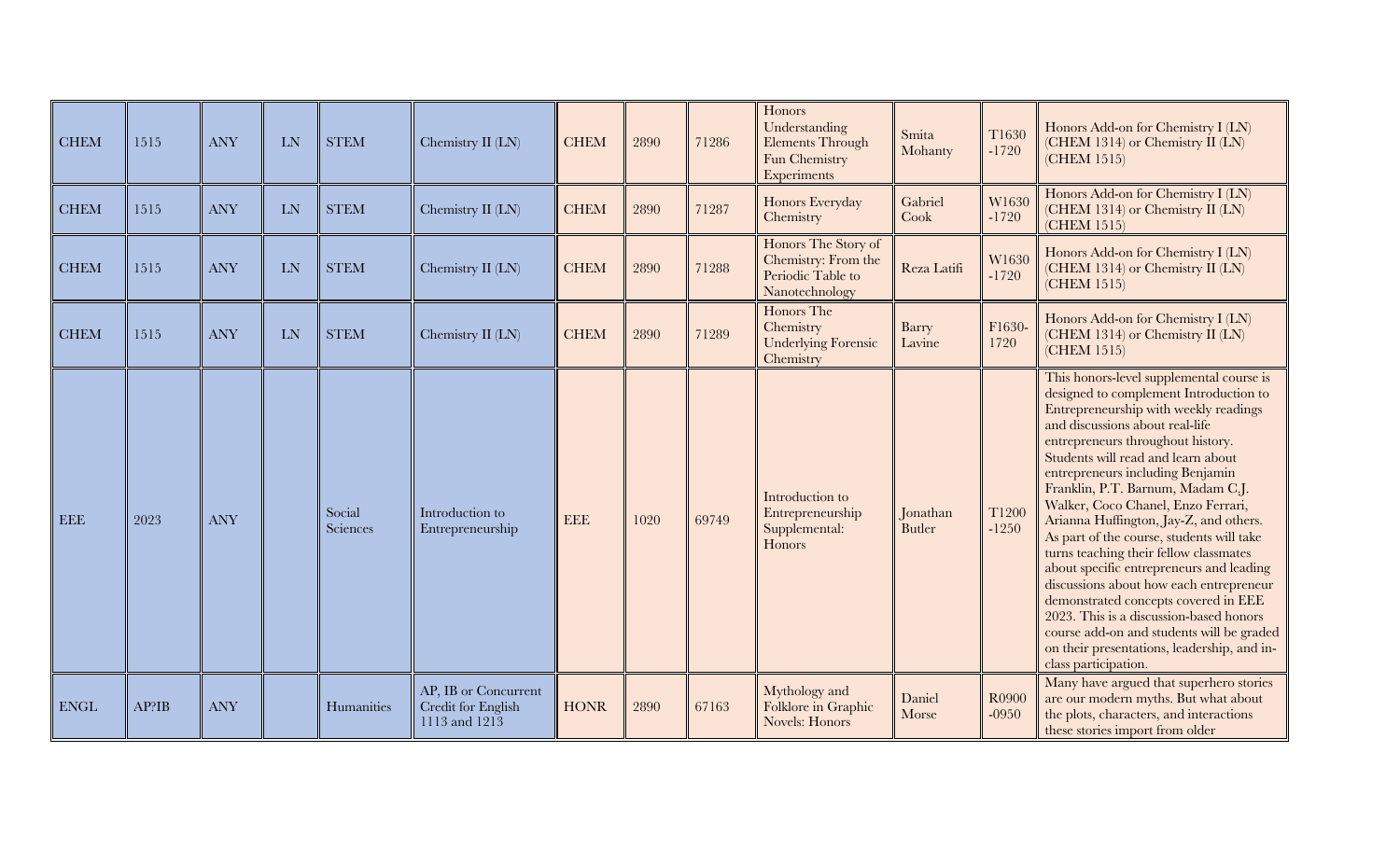|             |       |            |            |                                                             |             |      |       |                                                                                                 |           |                  | mythological and folkloric traditions?<br>This course will examine the disparate-<br>and often overlapping-uses of mythology<br>and folklore from around the world in<br>popular comics released by mainstream<br>publishers such as Marvel and DC;<br>critically acclaimed series by writers such                                                                                                                                                                                                                                                                                                                                                                                                                                                                                                                                                                                                                                  |
|-------------|-------|------------|------------|-------------------------------------------------------------|-------------|------|-------|-------------------------------------------------------------------------------------------------|-----------|------------------|-------------------------------------------------------------------------------------------------------------------------------------------------------------------------------------------------------------------------------------------------------------------------------------------------------------------------------------------------------------------------------------------------------------------------------------------------------------------------------------------------------------------------------------------------------------------------------------------------------------------------------------------------------------------------------------------------------------------------------------------------------------------------------------------------------------------------------------------------------------------------------------------------------------------------------------|
|             |       |            |            |                                                             |             |      |       |                                                                                                 |           |                  | as Neil Gaiman, Mike Mignola, and<br>Natasha Alterici; and excerpts from<br>graphic novels that take inspiration from<br>Greek, Norse, Irish, Russian, African,<br>Egyptian, Chinese, Japanese, and Pacific<br>Island lore. Students will think and write<br>critically about contemporary depictions<br>of traditional characters, create their own<br>storyline using elements adapted from<br>myths and/or folktales, and submit<br>papers that explain the choices involved                                                                                                                                                                                                                                                                                                                                                                                                                                                     |
| <b>ENGL</b> | AP/IB | <b>ANY</b> | Humanities | AP, IB or Concurrent<br>Credit for English<br>1113 and 1213 | <b>HONR</b> | 2890 | 67165 | <b>Stuff OSU Should</b><br>Know: Podcasting<br><b>OSU</b> History and<br><b>Culture: Honors</b> | Seth Wood | W1030<br>$-1120$ | in their own mythmaking process.<br>In this course students will contribute to<br>the design, production, and distribution of<br>a podcast that offers a students'<br>perspective on the past, present, and<br>future of Oklahoma State University. In<br>past iterations of this course research<br>topics have ranged from historical<br>inquiries into Oklahoma A&M / OSU<br>during times of war and the economic<br>foundations of the University in the Land<br>Grant System to more topical matters like<br>construction on campus, Greek Life at<br>OSU, and Homecoming, but students<br>will choose their own desired topics of<br>research and podcasting based on in-class<br>group brainstorming sessions. The<br>semester will commence with a<br>collaborative campaign to review and<br>market the existing episodes of Stuff OSU<br>Should Know and an individual project<br>for which you must follow a podcast and |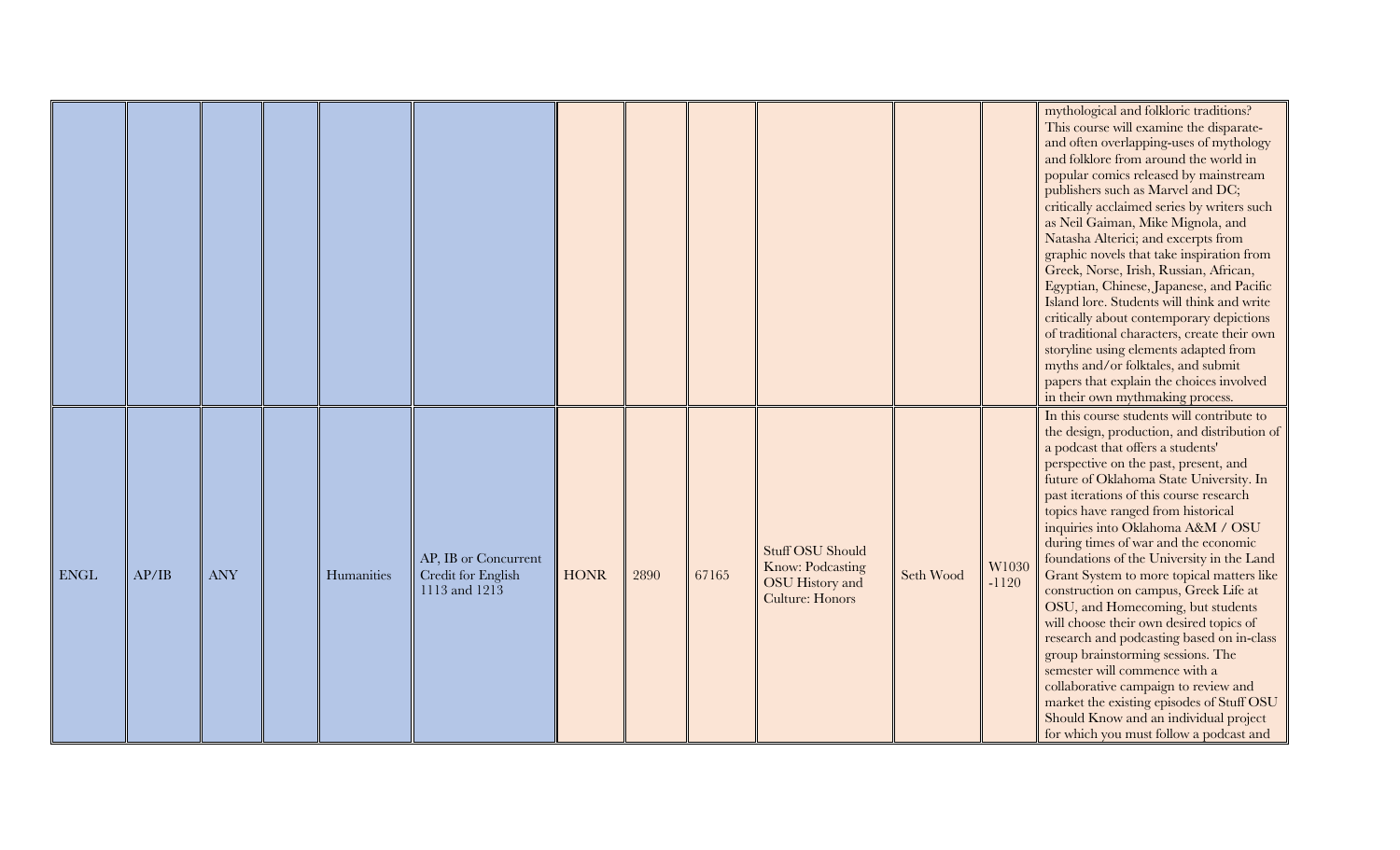|             |       |            |            |                                                             |             |      |       |                              |                   |                  | write a review of it with an audience of<br>your peers in mind. In the second half of<br>the semester you will work alone or in a<br>group to create new content for Stuff<br><b>OSU Should Know. Podcast</b><br>contributions can take the form of<br>composing and reading podcast scripts, or<br>audio editing, visual design, marketing,<br>and other sorts of labor that don't involve<br>listening to your own recorded voice. For<br>instance, one student's workload involved<br>making various visualizations of the<br>podcast's contents, based on discussions<br>we had in class about representation and<br>accessibility. Whatever the reach of the<br>podcast episodes themselves, the creation<br>of them provides students with a novel<br>opportunity to refine their abilities to<br>perform scholarly research, to conduct<br>interviews, to articulate scripted and<br>improvised discourse, market materials<br>online and in physical spaces through<br>visual media, and to converse and<br>collaborate productively with their peers. |
|-------------|-------|------------|------------|-------------------------------------------------------------|-------------|------|-------|------------------------------|-------------------|------------------|----------------------------------------------------------------------------------------------------------------------------------------------------------------------------------------------------------------------------------------------------------------------------------------------------------------------------------------------------------------------------------------------------------------------------------------------------------------------------------------------------------------------------------------------------------------------------------------------------------------------------------------------------------------------------------------------------------------------------------------------------------------------------------------------------------------------------------------------------------------------------------------------------------------------------------------------------------------------------------------------------------------------------------------------------------------|
| <b>ENGL</b> | AP/IB | <b>ANY</b> | Humanities | AP, IB or Concurrent<br>Credit for English<br>1113 and 1213 | <b>HONR</b> | 2890 | 67164 | Mapping this Land:<br>Honors | <b>Ariel Ross</b> | M1430<br>$-1520$ | This course will read the history of the<br>land that comprises Oklahoma by looking<br>at how it has been mapped, or how maps<br>have created its identity. Utilizing the<br>extensive collection of historical maps in<br>the Edmon Low Library's collections, we<br>will trace the mapping of the land in its<br>political designations, from Louisiana<br>Purchase to Indian Territory to<br>Oklahoma Territory to State of<br>Oklahoma, and numerous other stages in<br>between. We will consider how maps can<br>reveal the priorities of the societies that<br>produce them, from geological features to<br>natural resources, from weather statistics<br>to military movements. And drawing                                                                                                                                                                                                                                                                                                                                                             |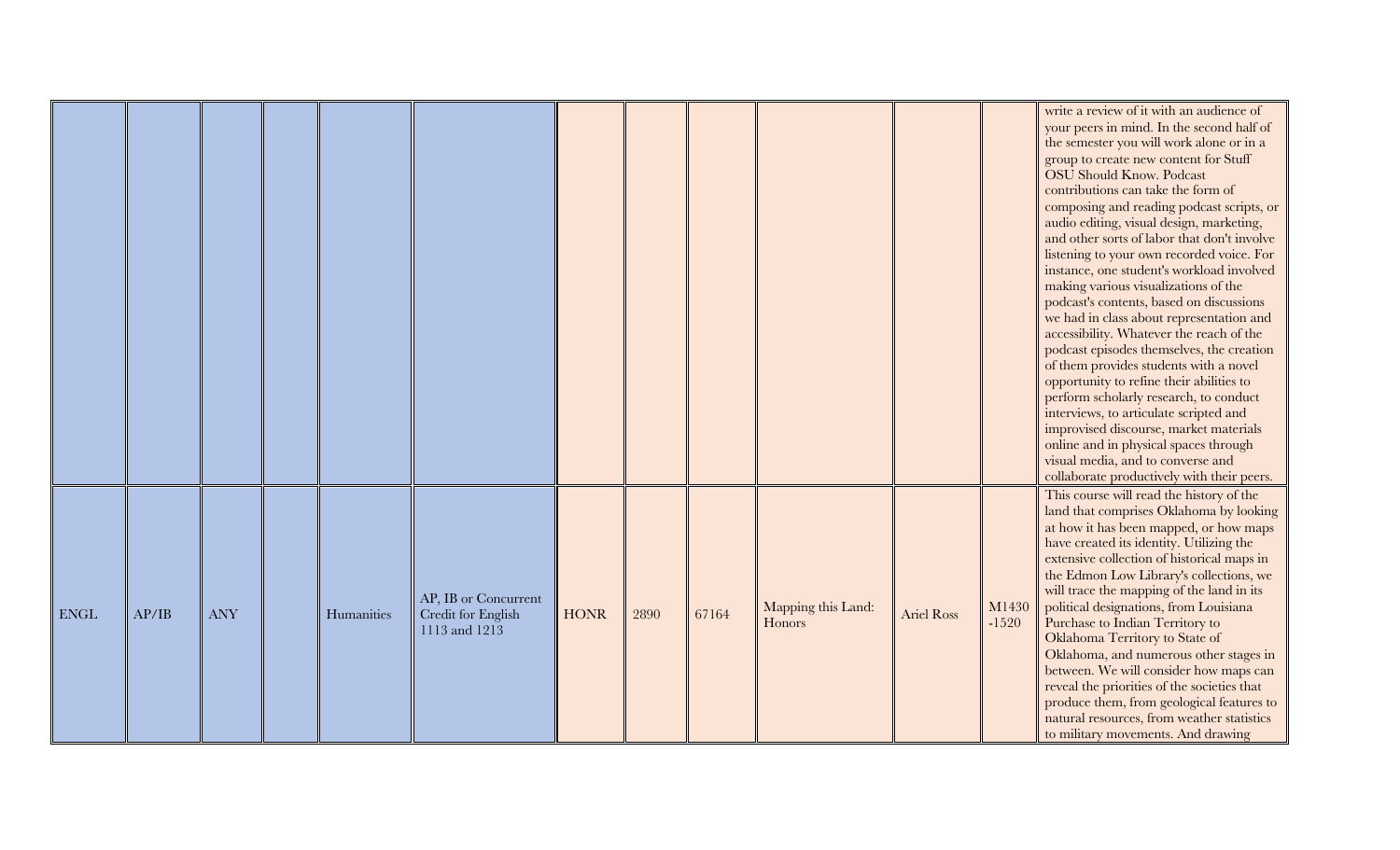|             |      |            |             |             |                                               |             |      |       |                                                                                               |                      |                  | from sources as diverse as early 20th<br>century survey and allotment maps, the<br>musical mappings of Woody Guthrie, oil<br>and gas leases, and earthquake maps, we<br>will examine how maps inform our way of<br>thinking about and living in a place. As a<br>culminating project, students will<br>eventually produce some type of map of<br>Oklahoma or part of Oklahoma, thinking<br>creatively about what a map can<br>represent, along with an essay explaining<br>their cartographic methods and choices. |
|-------------|------|------------|-------------|-------------|-----------------------------------------------|-------------|------|-------|-----------------------------------------------------------------------------------------------|----------------------|------------------|--------------------------------------------------------------------------------------------------------------------------------------------------------------------------------------------------------------------------------------------------------------------------------------------------------------------------------------------------------------------------------------------------------------------------------------------------------------------------------------------------------------------|
| <b>ENGR</b> | 1111 | <b>ANY</b> |             | <b>STEM</b> | Introduction to<br>Engineering                | <b>ENGR</b> | 1000 | 69776 | Beyond Failure --<br>Learning from<br><b>Failures and Natural</b><br><b>Disasters: Honors</b> | Norbert<br>Delatte   | R1630<br>$-1720$ | An introduction to engineering failure<br>analysis and forensic engineering. In<br>depth study of failure case histories across<br>various disciplines of engineering. How<br>failures and lessons learned are used to<br>improve codes, procedures, and practices.<br>Ethical and professional issues in<br>engineering are also discussed.                                                                                                                                                                       |
| <b>ENGR</b> | 1111 | <b>ANY</b> | N           | <b>STEM</b> | Introduction to<br>Engineering                | AG          | 2890 | 69789 | Sustainability<br>Discussion: Honors                                                          | Danielle<br>Bellmer  | W1130<br>$-1220$ | An open discussion and debate about the<br>pros and cons of sustainability efforts in<br>our everyday lives. Topics will include<br>sustainable packaging and the debate<br>surrounding the banning of plastic bags<br>and straws, sustainable agricultural<br>practices, sustainable water use and water<br>rights, sustainable energy generation, and<br>sustainability efforts in textile production<br>and the "fast fashion" industry.                                                                        |
| <b>ENGR</b> | 1332 | <b>ANY</b> |             | <b>STEM</b> | <b>Engineering Design</b><br>with CAD for MAE | <b>ENGR</b> | 1000 | 69778 | <b>Engineering Design</b><br>with CAD for MAE:<br>Honors                                      | Jeffrey<br>Callicoat | F1130-<br>1220   | Add-on for Engineering Design with<br><b>CAD</b> for MAE                                                                                                                                                                                                                                                                                                                                                                                                                                                           |
| <b>ENTO</b> | 2003 | <b>ANY</b> | $\mathbf N$ | <b>STEM</b> | Insects and Society (N)                       | <b>ENTO</b> | 4400 | 61440 | Honors Insects &<br>Society                                                                   | William<br>Hoback    | W1400<br>$-1450$ | Insects and Society examines the role<br>insects have played in human lives<br>historically and in the present day. Insects<br>contribute more than \$50 billion dollars<br>to the U.S. economy and they kill more<br>than one million people worldwide every                                                                                                                                                                                                                                                      |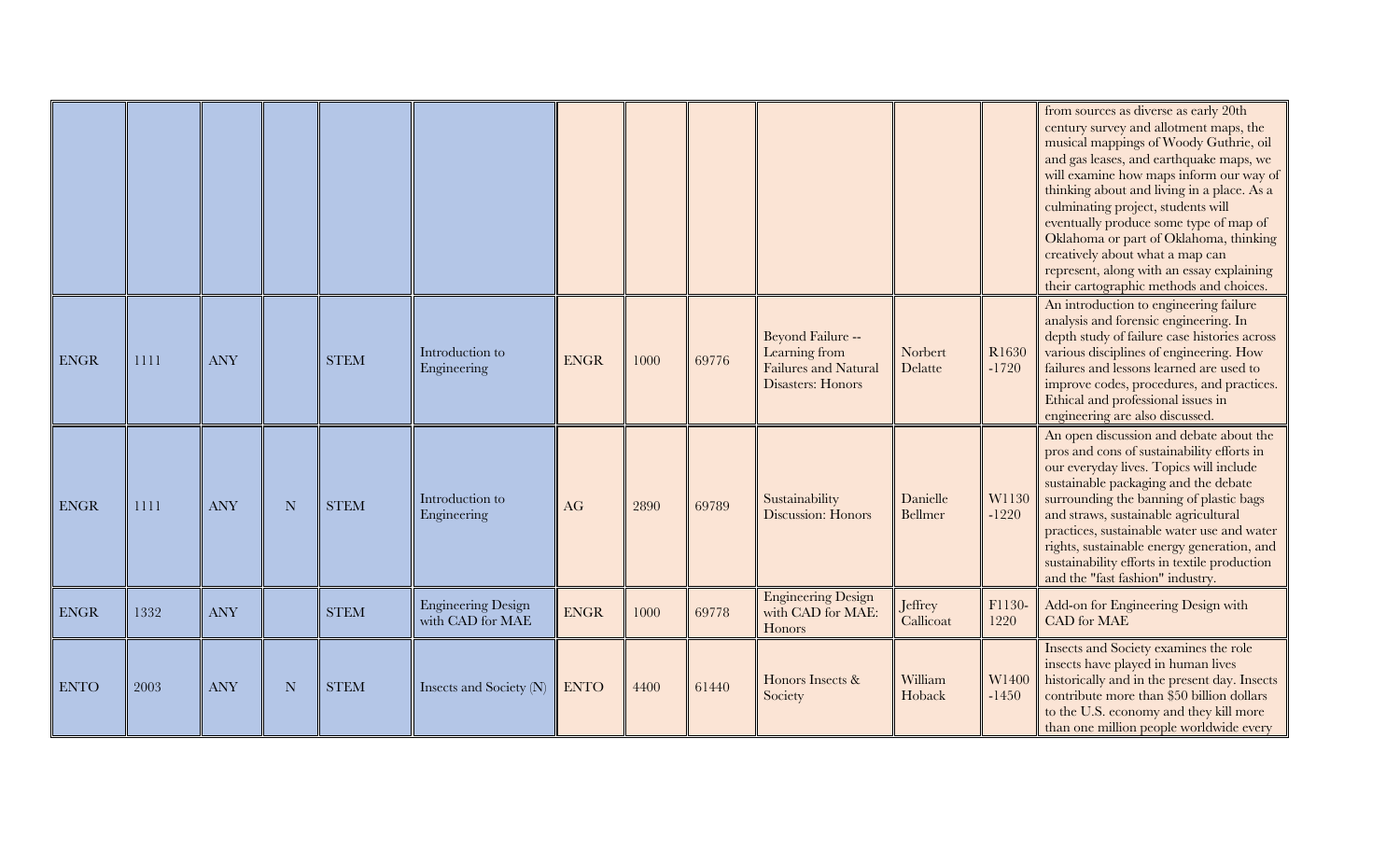|             |      |            |           |                    |                                               |             |      |       |                                                                 |                       |                  | year. For the fall Honors option, we will<br>read and discuss Locust by Jeff<br>Lockwood. The Rocky Mountain<br>migratory locust was the most abundant<br>animal on the planet and caused great<br>hardships until the early 1900s as the<br>western United States was settled. Today,<br>it is extinct. This book examines the<br>impact of the locust on the American west<br>and reasons for its unintended extinction.<br>Students will investigate the roles of<br>biodiversity, ecology, and human<br>disturbance in shaping our world in the<br>past, present, in order to consider the<br>future. |
|-------------|------|------------|-----------|--------------------|-----------------------------------------------|-------------|------|-------|-----------------------------------------------------------------|-----------------------|------------------|-----------------------------------------------------------------------------------------------------------------------------------------------------------------------------------------------------------------------------------------------------------------------------------------------------------------------------------------------------------------------------------------------------------------------------------------------------------------------------------------------------------------------------------------------------------------------------------------------------------|
| <b>ENVM</b> | 1113 | 61080      | N         | <b>STEM</b>        | Elements of<br>Environmental<br>Science (N)   | AG          | 2890 | 69789 | Sustainability<br>Discussion: Honors                            | Danielle<br>Bellmer   | W1130<br>$-1220$ | An open discussion and debate about the<br>pros and cons of sustainability efforts in<br>our everyday lives. Topics will include<br>sustainable packaging and the debate<br>surrounding the banning of plastic bags<br>and straws, sustainable agricultural<br>practices, sustainable water use and water<br>rights, sustainable energy generation, and<br>sustainability efforts in textile production<br>and the "fast fashion" industry.                                                                                                                                                               |
| <b>GEOG</b> | 1113 | <b>ANY</b> | <b>IS</b> | Social<br>Sciences | Introduction to<br>Cultural Geography<br>(IS) | <b>GEOG</b> | 2890 | 64921 | Honors Experience<br>in Geography:<br><b>Cultural Geography</b> | <b>Brad Bays</b>      | R1500<br>$-1615$ | This one credit-hour honors class will<br>emphasize critical discussion.<br>Accordingly, students will 1) read and<br>discuss additional readings associated with<br>each textbook chapter's theme 2) write<br>short critical reaction papers on<br>additional reading associated with each<br>textbook chapter's theme and 3) do a<br>creative research project based on a<br>theme from the course, presenting that<br>research to the class.(May be taken with<br>any GEOG 1113 section                                                                                                                |
| <b>GEOG</b> | 1114 | <b>ANY</b> | <b>LN</b> | <b>STEM</b>        | Physical Geology (LN)                         | <b>GEOL</b> | 2890 | 65873 | <b>Earth Resources:</b><br>Honors                               | Natascha<br>Riedinger | T1500<br>$-1550$ | A large amount of the various resources<br>used by human society have their origin                                                                                                                                                                                                                                                                                                                                                                                                                                                                                                                        |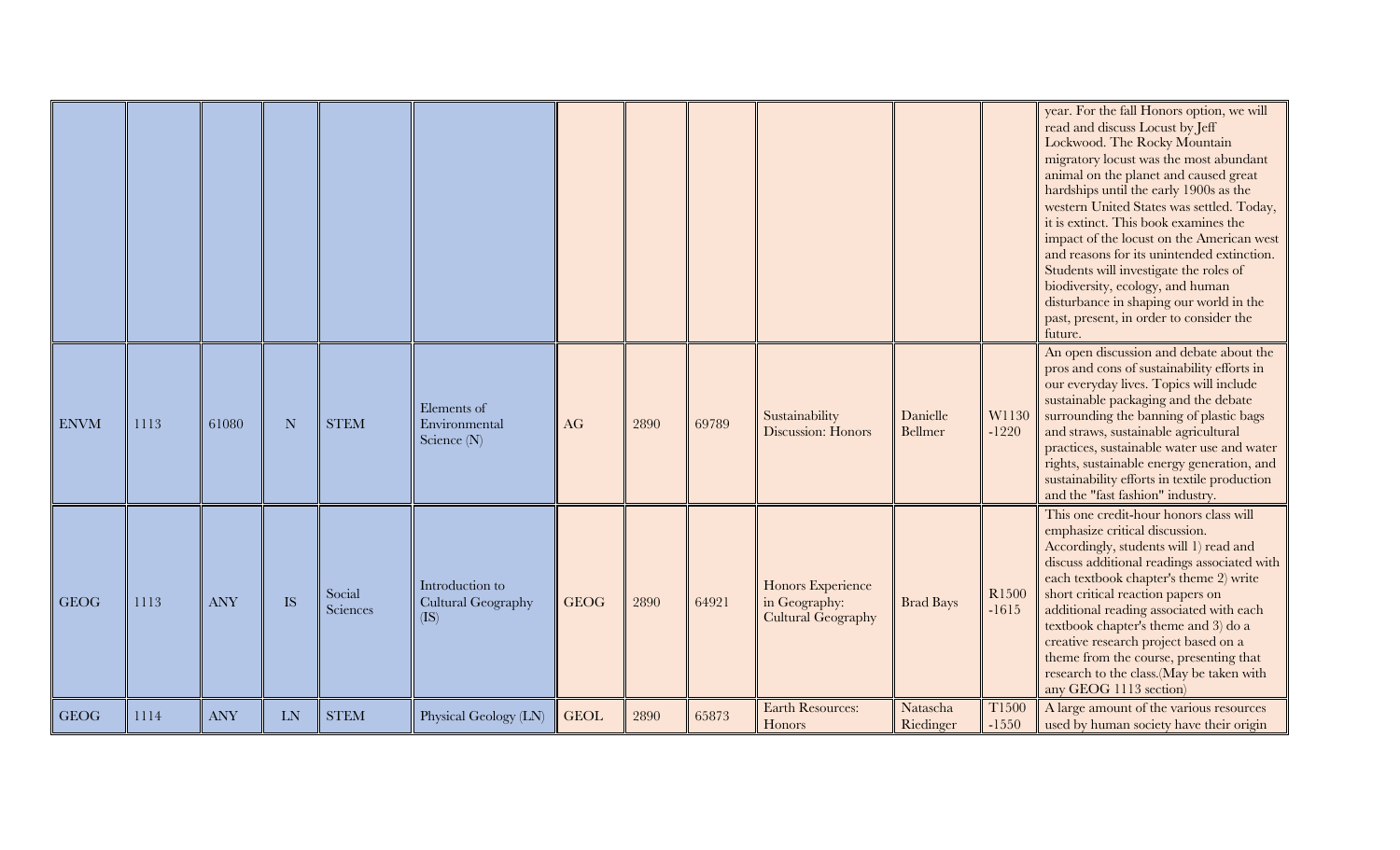|             |      |       |   |             |                                 |             |      |       |                                    |                          |                  | in geologic events and processes. This<br>course will aim to provide a more in-<br>depth introduction to key resources<br>alongside GEOL1114. The resources to<br>be covered will include energy, minerals,<br>rocks and those necessary for life. Specific<br>resources that may be covered include<br>groundwater, surface water, soil, building<br>materials, metals - precious, base and<br>technology specific, renewable energy and<br>fossil fuels. Currently, the relative<br>importance of different resources is<br>changing, and understanding their origin<br>is important to investigating these<br>changes. Examples include the decline in<br>coal production related to an increase in<br>gas and renewable energy resources, as<br>well the changing need for different<br>metals to support the development of<br>technologies like smart phones, touch<br>screens, solar panels, electric cars and<br>large capacity batteries. |
|-------------|------|-------|---|-------------|---------------------------------|-------------|------|-------|------------------------------------|--------------------------|------------------|----------------------------------------------------------------------------------------------------------------------------------------------------------------------------------------------------------------------------------------------------------------------------------------------------------------------------------------------------------------------------------------------------------------------------------------------------------------------------------------------------------------------------------------------------------------------------------------------------------------------------------------------------------------------------------------------------------------------------------------------------------------------------------------------------------------------------------------------------------------------------------------------------------------------------------------------------|
| <b>GEOL</b> | 1003 | 66384 | N | <b>STEM</b> | The Story of<br>Dinosaurs $(N)$ | <b>GEOL</b> | 2890 | 70366 | <b>Beyond Dinosaurs:</b><br>Honors | Ashley<br><b>Burkett</b> | M1130<br>$-1220$ | Beyond Dinosaurs is an add-on option for<br>GEOL 1003: The Story of Dinosaurs.<br>Beyond Dinosaurs will allow students to<br>delve deeper into their dinosaur<br>curiosities through student-driven<br>research, creative, or constructive based<br>project. Students are expected develop<br>and complete an independent project<br>complimentary to, but in more detail<br>than, the materials being covered in<br>GEOL 1003: The Story of Dinosaurs.<br>The instructor has a list of ideas which<br>may be of interest for the student to work<br>on, but students are welcome to generate<br>their own ideas for the projects. Projects<br>should consist of a written or tangible<br>physical model/material generated as a<br>result of the student's research. An                                                                                                                                                                           |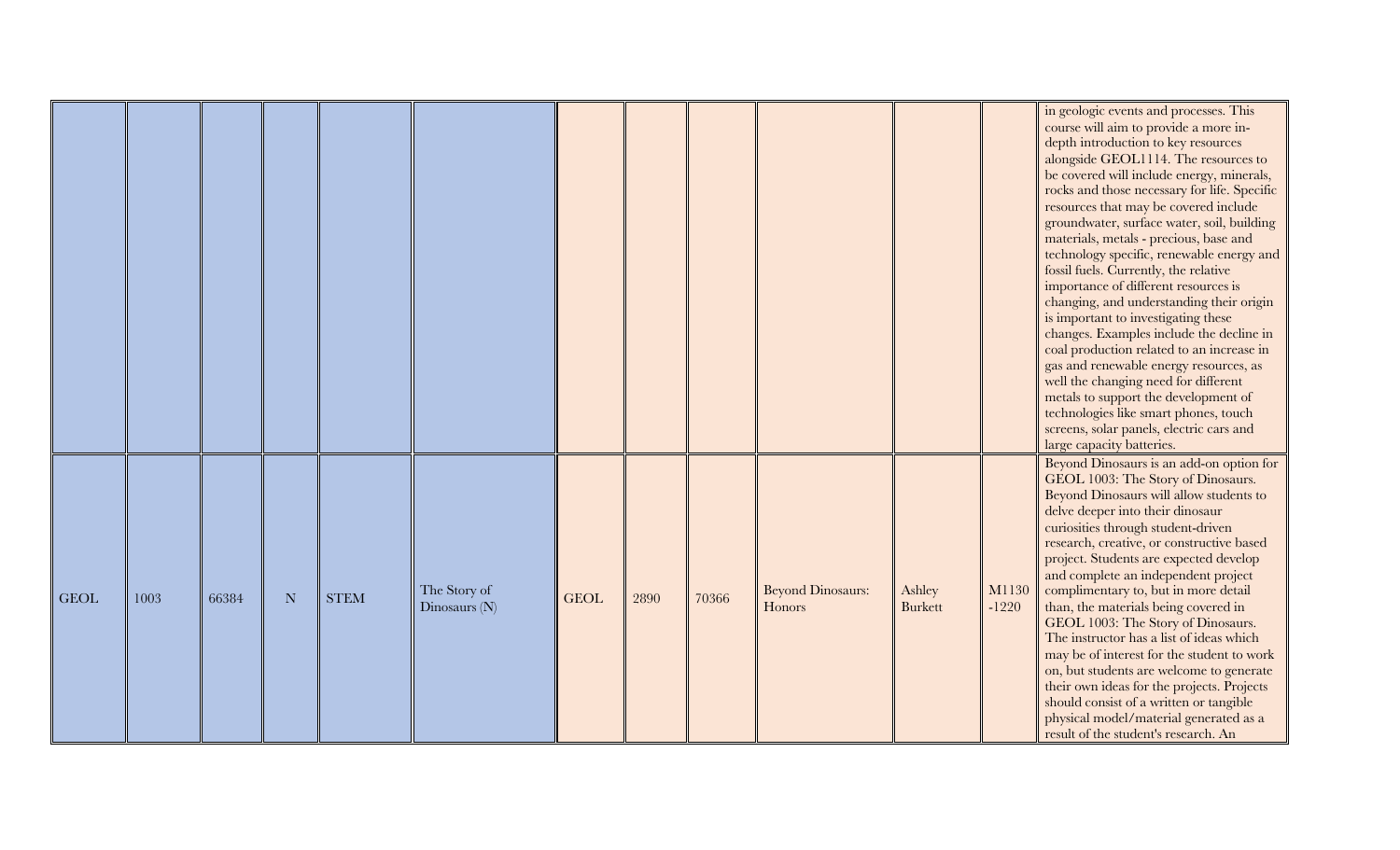|             |            |            |           |             |                                     |             |      |       |                                                       |                 |                  | example of a written report includes the<br>aggregation of scientific literature into one<br>synthesized document consisting of 10-<br>15 pages. If a physical model or set of<br>materials is generated it should be turned<br>in with a short 5-8page description and<br>explanation of the project. An example of<br>such a project would be a scale model of a<br>dinosaur or portion of a dinosaur in<br>which the accompanying text sites the<br>sources and reasonings behind model<br>dimensions or artistic choices. Students<br>will meet weekly with the instructor to<br>discuss their idea, progress, and<br>troubleshoot issues. The use of 3D<br>printing can also be made available once<br>students have completed training on the<br>Geology 3D printers.                                                                                                                                                                                      |
|-------------|------------|------------|-----------|-------------|-------------------------------------|-------------|------|-------|-------------------------------------------------------|-----------------|------------------|------------------------------------------------------------------------------------------------------------------------------------------------------------------------------------------------------------------------------------------------------------------------------------------------------------------------------------------------------------------------------------------------------------------------------------------------------------------------------------------------------------------------------------------------------------------------------------------------------------------------------------------------------------------------------------------------------------------------------------------------------------------------------------------------------------------------------------------------------------------------------------------------------------------------------------------------------------------|
| <b>GEOL</b> | <b>ANY</b> | <b>ANY</b> | ${\bf N}$ | <b>STEM</b> | <b>ANY GEOLOGY</b><br><b>COURSE</b> | <b>GEOL</b> | 4990 | 71973 | The Power of Water:<br>Sculpting the Earth:<br>Honors | Mary<br>Hileman | M1530<br>$-1620$ | This is a one-hour Honors Add-On<br>course for non-science majors enrolled in<br>any Geology course; to introduce students<br>to the physical processes in the science of<br>Geology and consequences of human<br>activities. Topics covered in this course<br>include exploration and discussion of four<br>areas in geology related to the action of<br>water - Rivers: Erosion by water and use<br>of water for human activity - Caves:<br>Erosion of underground spaces - crystals<br>underground, cave use by early cultures -<br>Geysers: Action of water heated within<br>the earth – hot springs, geysers, power<br>generation - Glaciers: Action of frozen<br>water - sculpting of the Earth, melting<br>glaciers and rise of sea-level. The science<br>of each topic will be discussed, using<br>examples from around the world,<br>including how human actions impact<br>each of these fragile ecosystems and<br>influence biodiversity. Students are |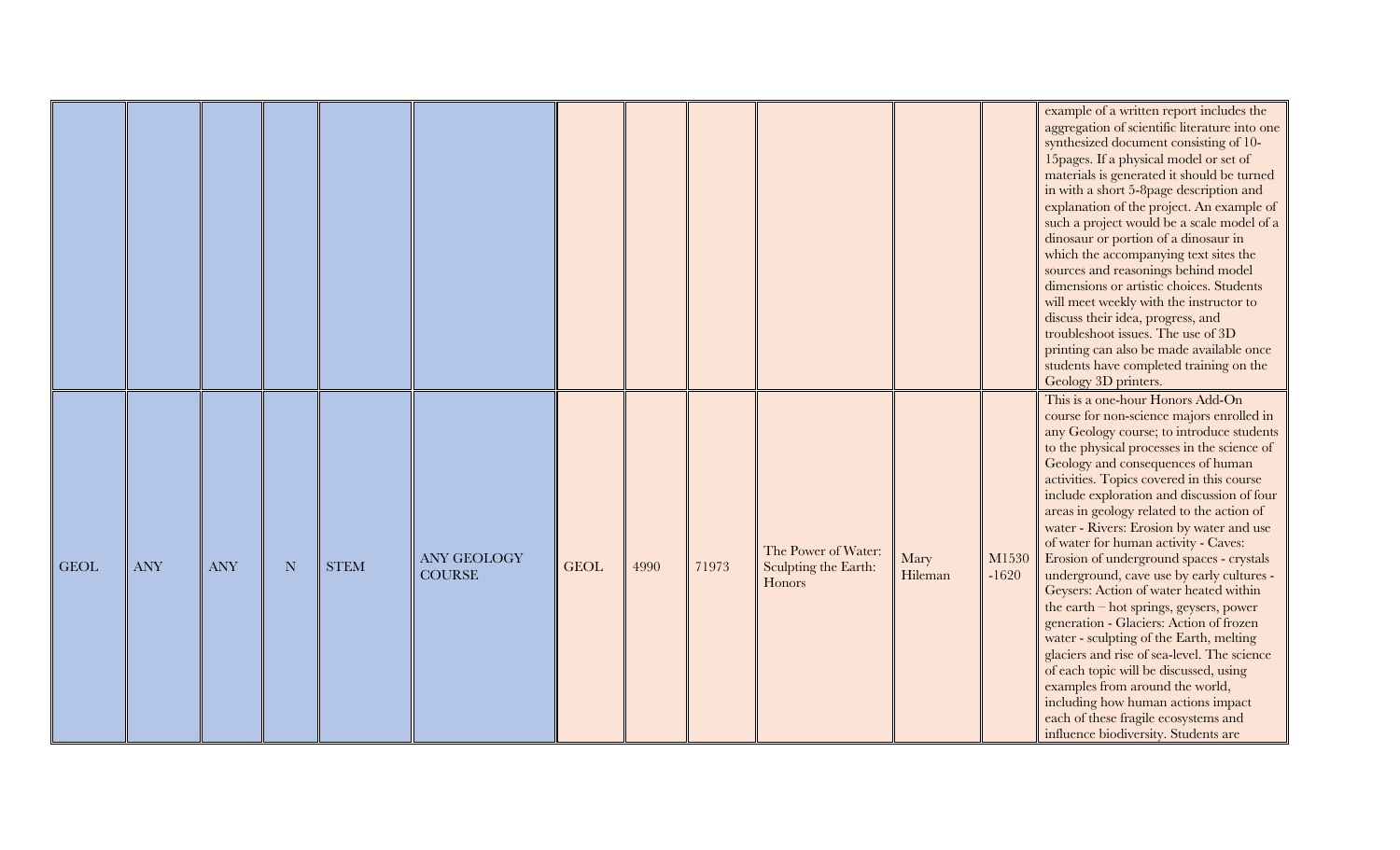|             |      |            |            |                               |             |      |       |                                                                                        |                 |                  | expected to come to class ready to discuss<br>information posted on Canvas from<br>online videos, open-online textbook<br>assignments and online science articles<br>about the topic for that week. Questions<br>are posted before class each week to<br>prompt class discussion. There is a quiz at<br>the end of each topic so that students can<br>reflect on what they learn. The final 3-<br>page paper allows students to explore a<br>topic that changed their understanding of<br>natural science.                                                                                                                                                                                                                                                                                                                                                                                                                                                                                                                                                                                                                                                      |
|-------------|------|------------|------------|-------------------------------|-------------|------|-------|----------------------------------------------------------------------------------------|-----------------|------------------|-----------------------------------------------------------------------------------------------------------------------------------------------------------------------------------------------------------------------------------------------------------------------------------------------------------------------------------------------------------------------------------------------------------------------------------------------------------------------------------------------------------------------------------------------------------------------------------------------------------------------------------------------------------------------------------------------------------------------------------------------------------------------------------------------------------------------------------------------------------------------------------------------------------------------------------------------------------------------------------------------------------------------------------------------------------------------------------------------------------------------------------------------------------------|
| <b>HIST</b> | 1103 | <b>ANY</b> | Humanities | Survey of American<br>History | <b>HIST</b> | 3890 | 71668 | From Assassin's<br>Creed to Witcher:<br>Medieval History and<br>Modern Media<br>Honors | Emily<br>Graham | T0900<br>$-0950$ | From video games to TV and movies, the<br>pre-modern past is everywhere in the<br>media we consume. This course will<br>consider three fundamental questions:<br>How does historical knowledge shape<br>modern media? How are mis-<br>interpretations and abuse of historical<br>narrative reflected and spread by modern<br>media? Can we use modern media to<br>learn, and even teach, history? We will<br>examine a range of media and periods<br>including Assassin's Creed, the Crusades<br>and Renaissance Italy; the Witcher and<br>Polish nationalism; Sid Meier's<br>Civilizations; Disney movies; and Game<br>of Thrones. May be used as an add-on for<br>any of the following courses: HIST 1103<br>Survey of American History, HIST 1493<br>American History Since 1865 (DH).<br>HIST 1613 Western Civilization to 1500<br>(H), HIST 1623 Western Civilization<br>after 1500 (H), HIST 1713 Survey of<br>Eastern Civilization (H), HIST 1813<br>World History from Ancient Times to<br>1500 (H), HIST 1823 World History<br>1500 to Present (H), HIST 3203 History<br>of the Present (H), HIST 3363 Popular<br>Religion in the West, 1300-1700 (H), |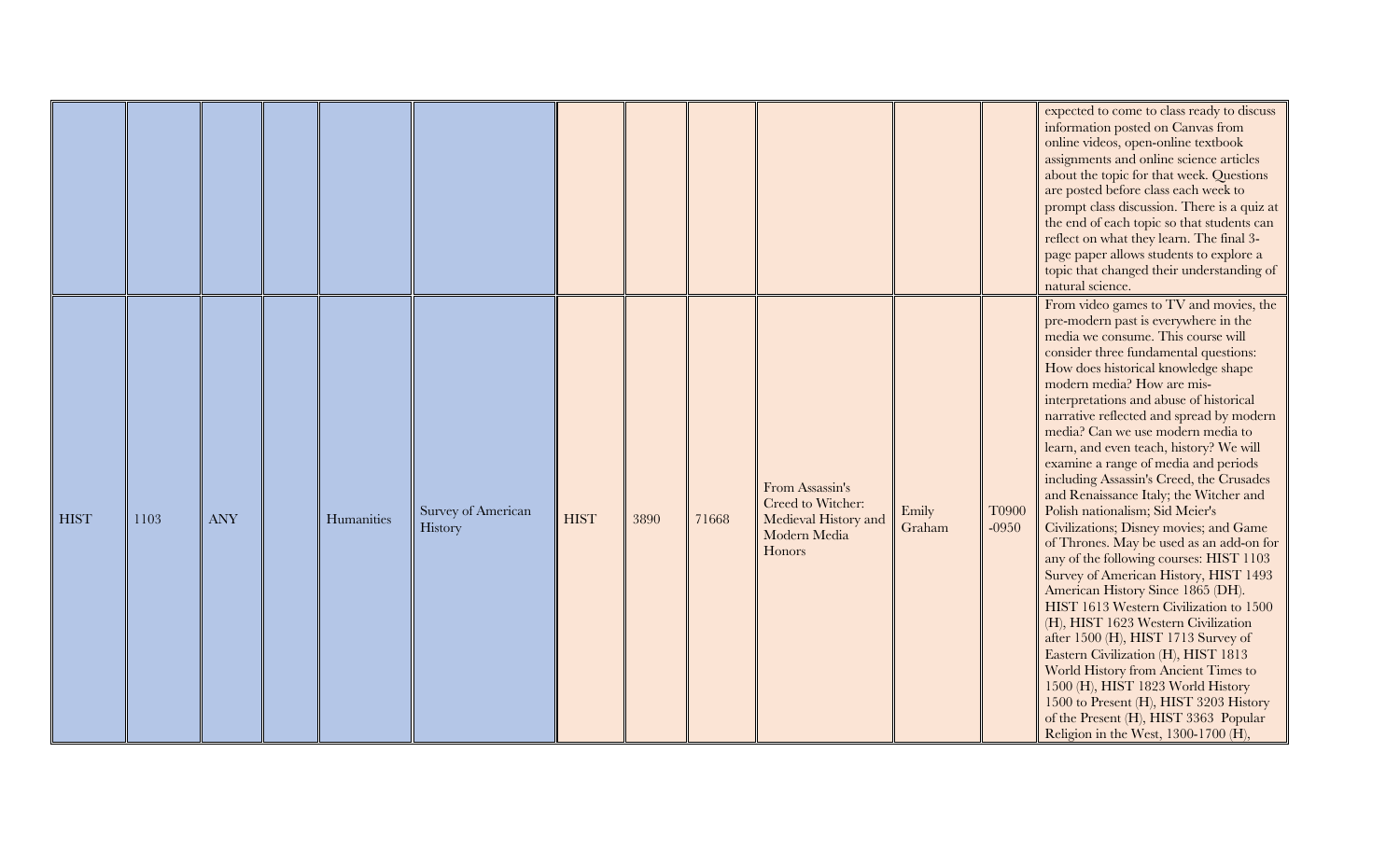|             |      |            |    |            |                                     |             |      |       |                                                                                        |                 |                         | HIST 3373 Invasion and Identity: The<br>Medieval English World: 700-1400 (H),<br>HIST 3383 Tudor-Stuart England (H).                                                                                                                                                                                                                                                                                                                                                                                                                                                                                                                                                                                                                                                                                                                                                                                                                                                                                                                                                                                                                                                                                                                                                                    |
|-------------|------|------------|----|------------|-------------------------------------|-------------|------|-------|----------------------------------------------------------------------------------------|-----------------|-------------------------|-----------------------------------------------------------------------------------------------------------------------------------------------------------------------------------------------------------------------------------------------------------------------------------------------------------------------------------------------------------------------------------------------------------------------------------------------------------------------------------------------------------------------------------------------------------------------------------------------------------------------------------------------------------------------------------------------------------------------------------------------------------------------------------------------------------------------------------------------------------------------------------------------------------------------------------------------------------------------------------------------------------------------------------------------------------------------------------------------------------------------------------------------------------------------------------------------------------------------------------------------------------------------------------------|
| <b>HIST</b> | 1493 | <b>ANY</b> | DH | Humanities | American History<br>Since 1865 (DH) | <b>HIST</b> | 3890 | 71668 | From Assassin's<br>Creed to Witcher:<br>Medieval History and<br>Modern Media<br>Honors | Emily<br>Graham | T0900<br>$-0950$        | From video games to TV and movies, the<br>pre-modern past is everywhere in the<br>media we consume. This course will<br>consider three fundamental questions:<br>How does historical knowledge shape<br>modern media? How are mis-<br>interpretations and abuse of historical<br>narrative reflected and spread by modern<br>media? Can we use modern media to<br>learn, and even teach, history? We will<br>examine a range of media and periods<br>including Assassin's Creed, the Crusades<br>and Renaissance Italy; the Witcher and<br>Polish nationalism; Sid Meier's<br>Civilizations; Disney movies; and Game<br>of Thrones. May be used as an add-on for<br>any of the following courses: HIST 1103<br>Survey of American History, HIST 1493<br>American History Since 1865 (DH).<br>HIST 1613 Western Civilization to 1500<br>(H), HIST 1623 Western Civilization<br>after 1500 (H), HIST 1713 Survey of<br>Eastern Civilization (H), HIST 1813<br>World History from Ancient Times to<br>1500 (H), HIST 1823 World History<br>1500 to Present (H), HIST 3203 History<br>of the Present (H), HIST 3363 Popular<br>Religion in the West, 1300-1700 (H),<br>HIST 3373 Invasion and Identity: The<br>Medieval English World: 700-1400 (H),<br>HIST 3383 Tudor-Stuart England (H). |
| <b>HIST</b> | 1613 | <b>ANY</b> | H  | Humanities | Western Civilization<br>to 1500 (H) | <b>HIST</b> | 3890 | 71668 | From Assassin's<br>Creed to Witcher:<br>Medieval History and<br>Modern Media<br>Honors | Emily<br>Graham | <b>T0900</b><br>$-0950$ | From video games to TV and movies, the<br>pre-modern past is everywhere in the<br>media we consume. This course will<br>consider three fundamental questions:<br>How does historical knowledge shape<br>modern media? How are mis-                                                                                                                                                                                                                                                                                                                                                                                                                                                                                                                                                                                                                                                                                                                                                                                                                                                                                                                                                                                                                                                      |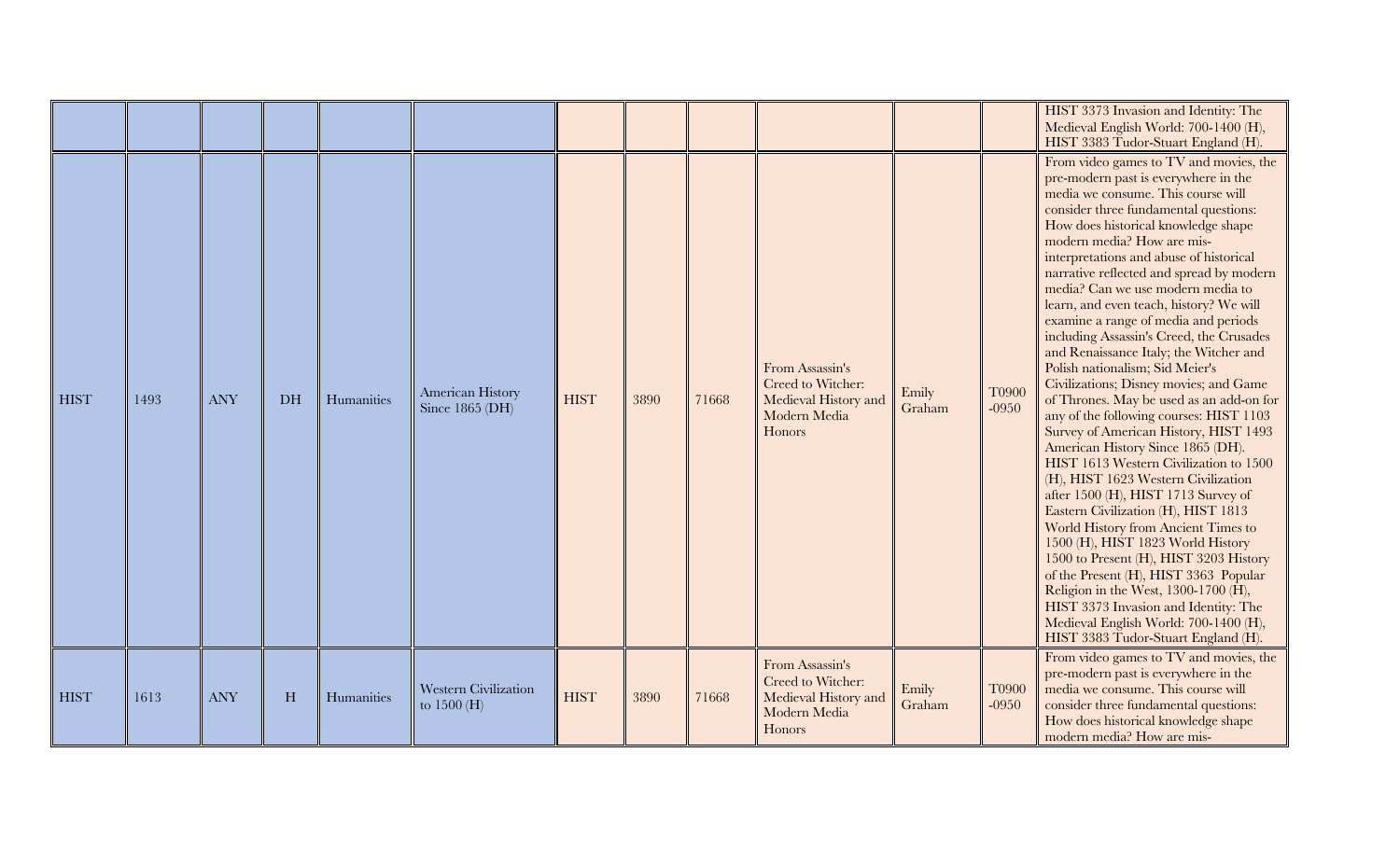|             |      |            |   |            |                                                |             |      |       |                                                                                        |                 |                  | interpretations and abuse of historical<br>narrative reflected and spread by modern<br>media? Can we use modern media to<br>learn, and even teach, history? We will<br>examine a range of media and periods<br>including Assassin's Creed, the Crusades<br>and Renaissance Italy; the Witcher and<br>Polish nationalism; Sid Meier's<br>Civilizations; Disney movies; and Game<br>of Thrones. May be used as an add-on for<br>any of the following courses: HIST 1103<br>Survey of American History, HIST 1493<br>American History Since 1865 (DH).<br>HIST 1613 Western Civilization to 1500<br>(H), HIST 1623 Western Civilization<br>after 1500 (H), HIST 1713 Survey of<br>Eastern Civilization (H), HIST 1813<br>World History from Ancient Times to<br>1500 (H), HIST 1823 World History<br>1500 to Present (H), HIST 3203 History<br>of the Present (H), HIST 3363 Popular<br>Religion in the West, 1300-1700 (H),<br>HIST 3373 Invasion and Identity: The<br>Medieval English World: 700-1400 (H), |
|-------------|------|------------|---|------------|------------------------------------------------|-------------|------|-------|----------------------------------------------------------------------------------------|-----------------|------------------|------------------------------------------------------------------------------------------------------------------------------------------------------------------------------------------------------------------------------------------------------------------------------------------------------------------------------------------------------------------------------------------------------------------------------------------------------------------------------------------------------------------------------------------------------------------------------------------------------------------------------------------------------------------------------------------------------------------------------------------------------------------------------------------------------------------------------------------------------------------------------------------------------------------------------------------------------------------------------------------------------------|
| <b>HIST</b> | 1623 | <b>ANY</b> | H | Humanities | <b>Western Civilization</b><br>after 1500 (H), | <b>HIST</b> | 3890 | 71668 | From Assassin's<br>Creed to Witcher:<br>Medieval History and<br>Modern Media<br>Honors | Emily<br>Graham | T0900<br>$-0950$ | HIST 3383 Tudor-Stuart England (H).<br>From video games to TV and movies, the<br>pre-modern past is everywhere in the<br>media we consume. This course will<br>consider three fundamental questions:<br>How does historical knowledge shape<br>modern media? How are mis-<br>interpretations and abuse of historical<br>narrative reflected and spread by modern<br>media? Can we use modern media to<br>learn, and even teach, history? We will<br>examine a range of media and periods<br>including Assassin's Creed, the Crusades<br>and Renaissance Italy; the Witcher and<br>Polish nationalism; Sid Meier's<br>Civilizations; Disney movies; and Game                                                                                                                                                                                                                                                                                                                                                |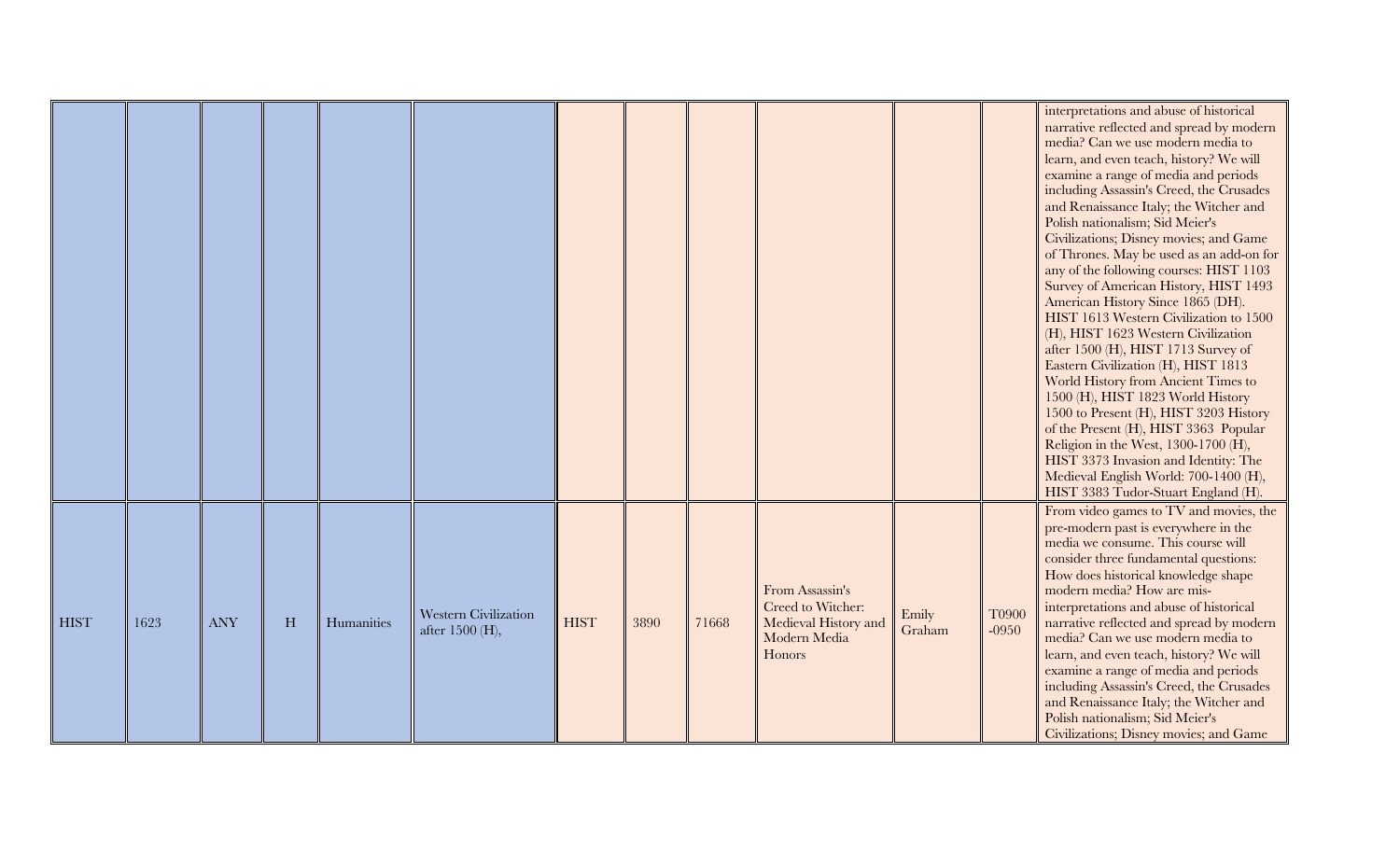|             |      |            |           |            |                                       |             |      |       |                                                                                        |                 |                  | of Thrones. May be used as an add-on for<br>any of the following courses: HIST 1103<br>Survey of American History, HIST 1493<br>American History Since 1865 (DH).<br>HIST 1613 Western Civilization to 1500<br>(H), HIST 1623 Western Civilization<br>after 1500 (H), HIST 1713 Survey of<br>Eastern Civilization (H), HIST 1813<br>World History from Ancient Times to<br>1500 (H), HIST 1823 World History<br>1500 to Present (H), HIST 3203 History<br>of the Present (H), HIST 3363 Popular<br>Religion in the West, 1300-1700 (H),<br>HIST 3373 Invasion and Identity: The<br>Medieval English World: 700-1400 (H),<br>HIST 3383 Tudor-Stuart England (H).                                                                                                                                                                                                                                                                                                                                 |
|-------------|------|------------|-----------|------------|---------------------------------------|-------------|------|-------|----------------------------------------------------------------------------------------|-----------------|------------------|-------------------------------------------------------------------------------------------------------------------------------------------------------------------------------------------------------------------------------------------------------------------------------------------------------------------------------------------------------------------------------------------------------------------------------------------------------------------------------------------------------------------------------------------------------------------------------------------------------------------------------------------------------------------------------------------------------------------------------------------------------------------------------------------------------------------------------------------------------------------------------------------------------------------------------------------------------------------------------------------------|
| <b>HIST</b> | 1713 | <b>ANY</b> | $H_{\rm}$ | Humanities | Survey of Eastern<br>Civilization (H) | <b>HIST</b> | 3890 | 71668 | From Assassin's<br>Creed to Witcher:<br>Medieval History and<br>Modern Media<br>Honors | Emily<br>Graham | T0900<br>$-0950$ | From video games to TV and movies, the<br>pre-modern past is everywhere in the<br>media we consume. This course will<br>consider three fundamental questions:<br>How does historical knowledge shape<br>modern media? How are mis-<br>interpretations and abuse of historical<br>narrative reflected and spread by modern<br>media? Can we use modern media to<br>learn, and even teach, history? We will<br>examine a range of media and periods<br>including Assassin's Creed, the Crusades<br>and Renaissance Italy; the Witcher and<br>Polish nationalism; Sid Meier's<br>Civilizations; Disney movies; and Game<br>of Thrones. May be used as an add-on for<br>any of the following courses: HIST 1103<br>Survey of American History, HIST 1493<br>American History Since 1865 (DH).<br>HIST 1613 Western Civilization to 1500<br>(H), HIST 1623 Western Civilization<br>after 1500 (H), HIST 1713 Survey of<br>Eastern Civilization (H), HIST 1813<br>World History from Ancient Times to |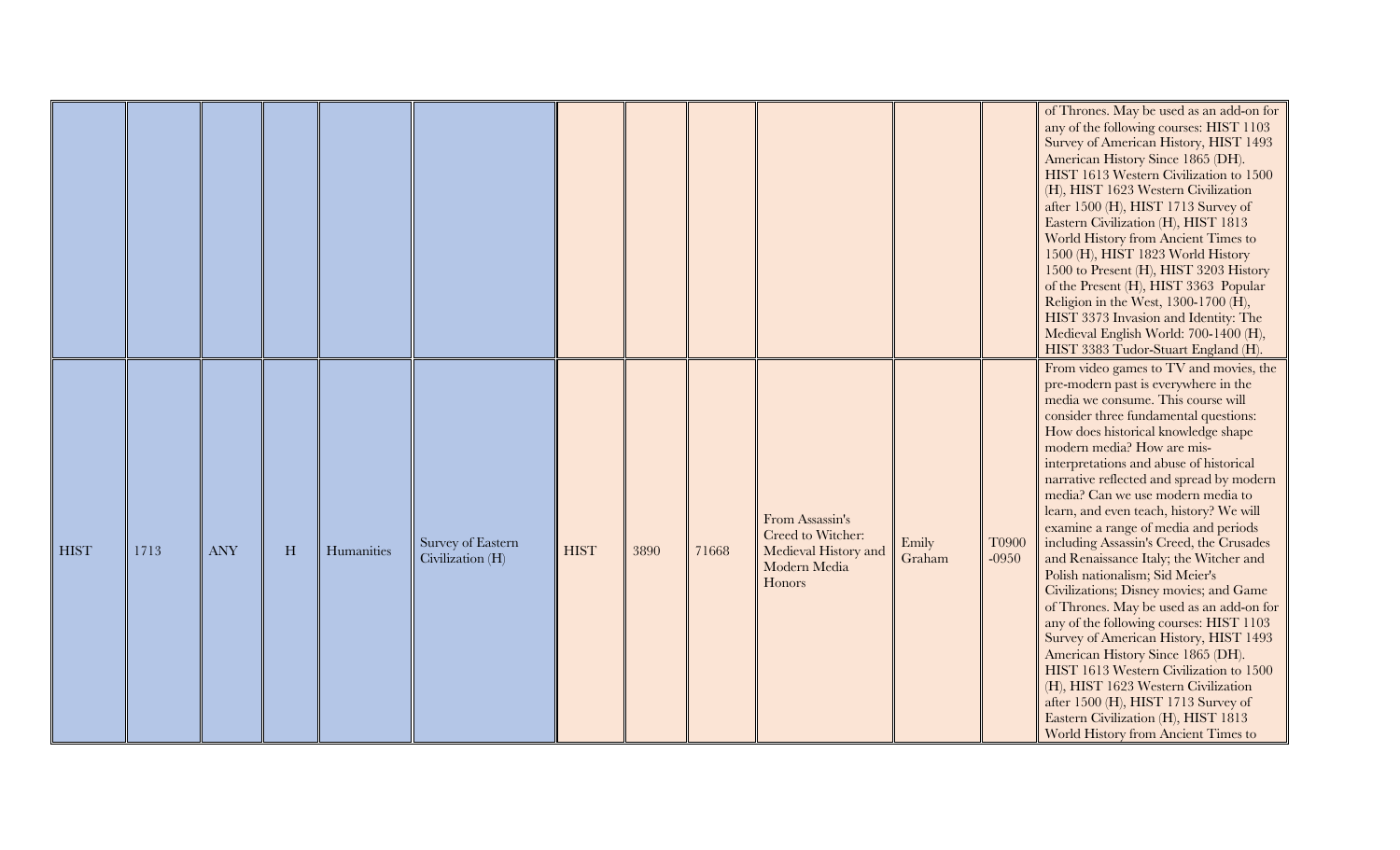|             |      |            |   |            |                                                   |             |      |       |                                                                                        |                  |                  | 1500 (H), HIST 1823 World History<br>1500 to Present (H), HIST 3203 History<br>of the Present (H), HIST 3363 Popular<br>Religion in the West, 1300-1700 (H),<br>HIST 3373 Invasion and Identity: The<br>Medieval English World: 700-1400 (H),<br>HIST 3383 Tudor-Stuart England (H).                                                                                                                                                                                                                                                                                                                                                                                                                                                                                                                                                                                                                                                                                                                                                                                                                                                                                                                                                                                                    |
|-------------|------|------------|---|------------|---------------------------------------------------|-------------|------|-------|----------------------------------------------------------------------------------------|------------------|------------------|-----------------------------------------------------------------------------------------------------------------------------------------------------------------------------------------------------------------------------------------------------------------------------------------------------------------------------------------------------------------------------------------------------------------------------------------------------------------------------------------------------------------------------------------------------------------------------------------------------------------------------------------------------------------------------------------------------------------------------------------------------------------------------------------------------------------------------------------------------------------------------------------------------------------------------------------------------------------------------------------------------------------------------------------------------------------------------------------------------------------------------------------------------------------------------------------------------------------------------------------------------------------------------------------|
| <b>HIST</b> | 1813 | <b>ANY</b> |   | Humanities | World History from<br>Ancient Times to 1500       | <b>HIST</b> | 3890 | 71668 | From Assassin's<br>Creed to Witcher:<br>Medieval History and<br>Modern Media<br>Honors | Emily<br>Graham  | T0900<br>$-0950$ | From video games to TV and movies, the<br>pre-modern past is everywhere in the<br>media we consume. This course will<br>consider three fundamental questions:<br>How does historical knowledge shape<br>modern media? How are mis-<br>interpretations and abuse of historical<br>narrative reflected and spread by modern<br>media? Can we use modern media to<br>learn, and even teach, history? We will<br>examine a range of media and periods<br>including Assassin's Creed, the Crusades<br>and Renaissance Italy; the Witcher and<br>Polish nationalism; Sid Meier's<br>Civilizations; Disney movies; and Game<br>of Thrones. May be used as an add-on for<br>any of the following courses: HIST 1103<br>Survey of American History, HIST 1493<br>American History Since 1865 (DH).<br>HIST 1613 Western Civilization to 1500<br>(H), HIST 1623 Western Civilization<br>after 1500 (H), HIST 1713 Survey of<br>Eastern Civilization (H), HIST 1813<br>World History from Ancient Times to<br>1500 (H), HIST 1823 World History<br>1500 to Present (H), HIST 3203 History<br>of the Present (H), HIST 3363 Popular<br>Religion in the West, 1300-1700 (H),<br>HIST 3373 Invasion and Identity: The<br>Medieval English World: 700-1400 (H),<br>HIST 3383 Tudor-Stuart England (H). |
| <b>HIST</b> | 1613 | <b>ANY</b> | H | Humanities | <b>History of Western</b><br>Civilization to 1500 | <b>HIST</b> | 3890 | 68702 | Magic and<br><b>Superstition: Honors</b>                                               | David<br>Dandrea | W1230<br>$-1320$ | This course will explore magic and<br>superstition in the Western tradition, from                                                                                                                                                                                                                                                                                                                                                                                                                                                                                                                                                                                                                                                                                                                                                                                                                                                                                                                                                                                                                                                                                                                                                                                                       |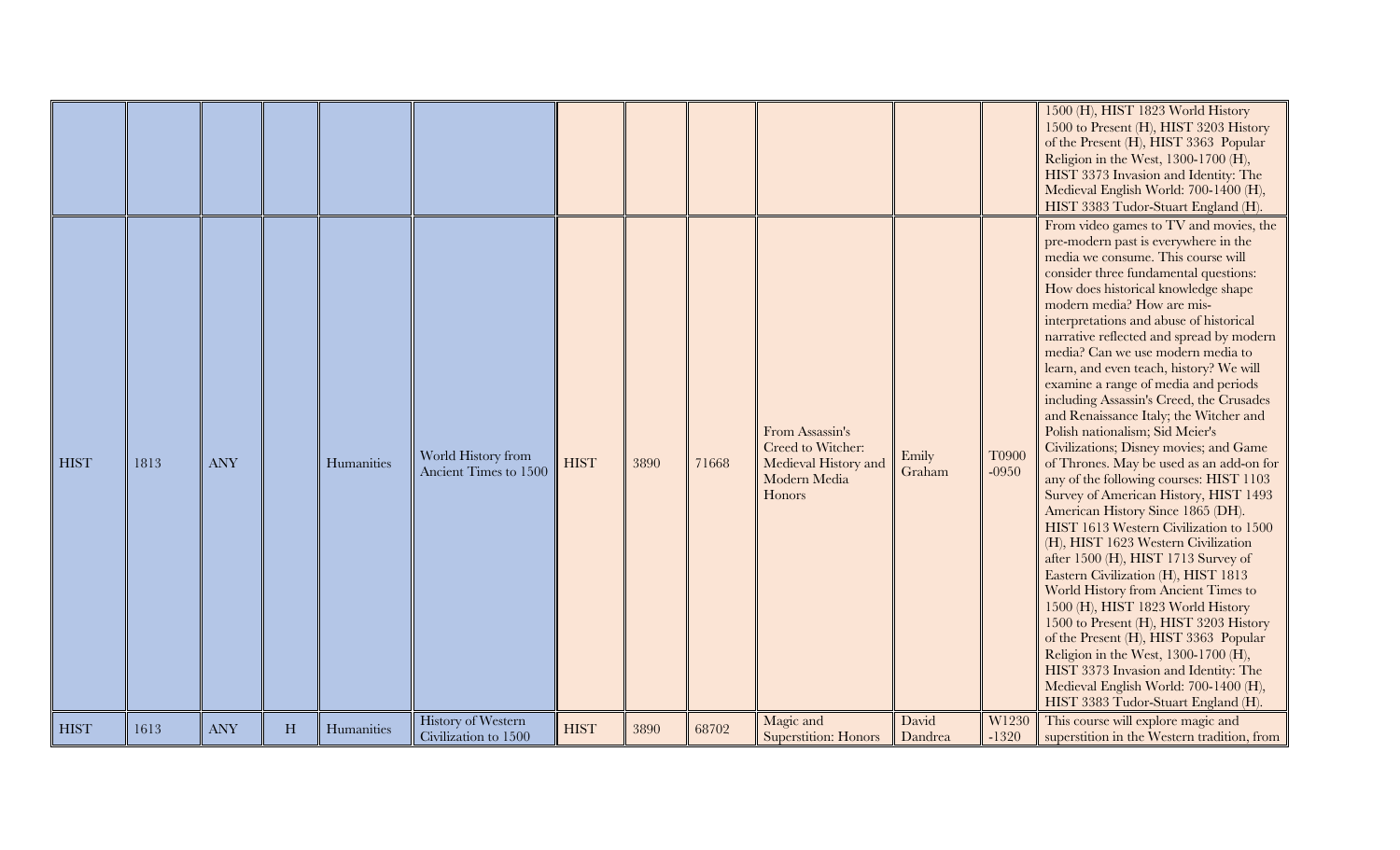|             |      |            |   |            |                                               |             |      |       |                                          |                  |                  | Antiquity to the present. Magic was a<br>serious subject of study, investigated by<br>scientists and theologians as a way to<br>unlock the secrets of nature and<br>understand the workings of supernatural<br>power. Students will examine how the<br>efforts to differentiate between learned<br>magic and popular superstition shaped<br>the development of modern western<br>science and religious belief. Topics<br>covered in the course include Roman<br>divination, medieval demonology, early<br>modern witchcraft, and Nazi paganism.<br>This course is an add-on for HIST 1613,<br>History of Western Civilization to 1500 -<br>HIST 1623, History of Western<br>Civilization after 1500. HIST 3203, The<br>Medieval World, 500-1500, or HIST<br>3363, Popular Religion in the West,                                                            |
|-------------|------|------------|---|------------|-----------------------------------------------|-------------|------|-------|------------------------------------------|------------------|------------------|------------------------------------------------------------------------------------------------------------------------------------------------------------------------------------------------------------------------------------------------------------------------------------------------------------------------------------------------------------------------------------------------------------------------------------------------------------------------------------------------------------------------------------------------------------------------------------------------------------------------------------------------------------------------------------------------------------------------------------------------------------------------------------------------------------------------------------------------------------|
| <b>HIST</b> | 1623 | <b>ANY</b> | H | Humanities | History of Western<br>Civilization after 1500 | <b>HIST</b> | 3890 | 68702 | Magic and<br><b>Superstition: Honors</b> | David<br>Dandrea | W1230<br>$-1320$ | 1300-1700<br>This course will explore magic and<br>superstition in the Western tradition, from<br>Antiquity to the present. Magic was a<br>serious subject of study, investigated by<br>scientists and theologians as a way to<br>unlock the secrets of nature and<br>understand the workings of supernatural<br>power. Students will examine how the<br>efforts to differentiate between learned<br>magic and popular superstition shaped<br>the development of modern western<br>science and religious belief. Topics<br>covered in the course include Roman<br>divination, medieval demonology, early<br>modern witchcraft, and Nazi paganism.<br>This course is an add-on for HIST 1613,<br>History of Western Civilization to 1500 -<br>HIST 1623, History of Western<br>Civilization after 1500. HIST 3203, The<br>Medieval World, 500-1500, or HIST |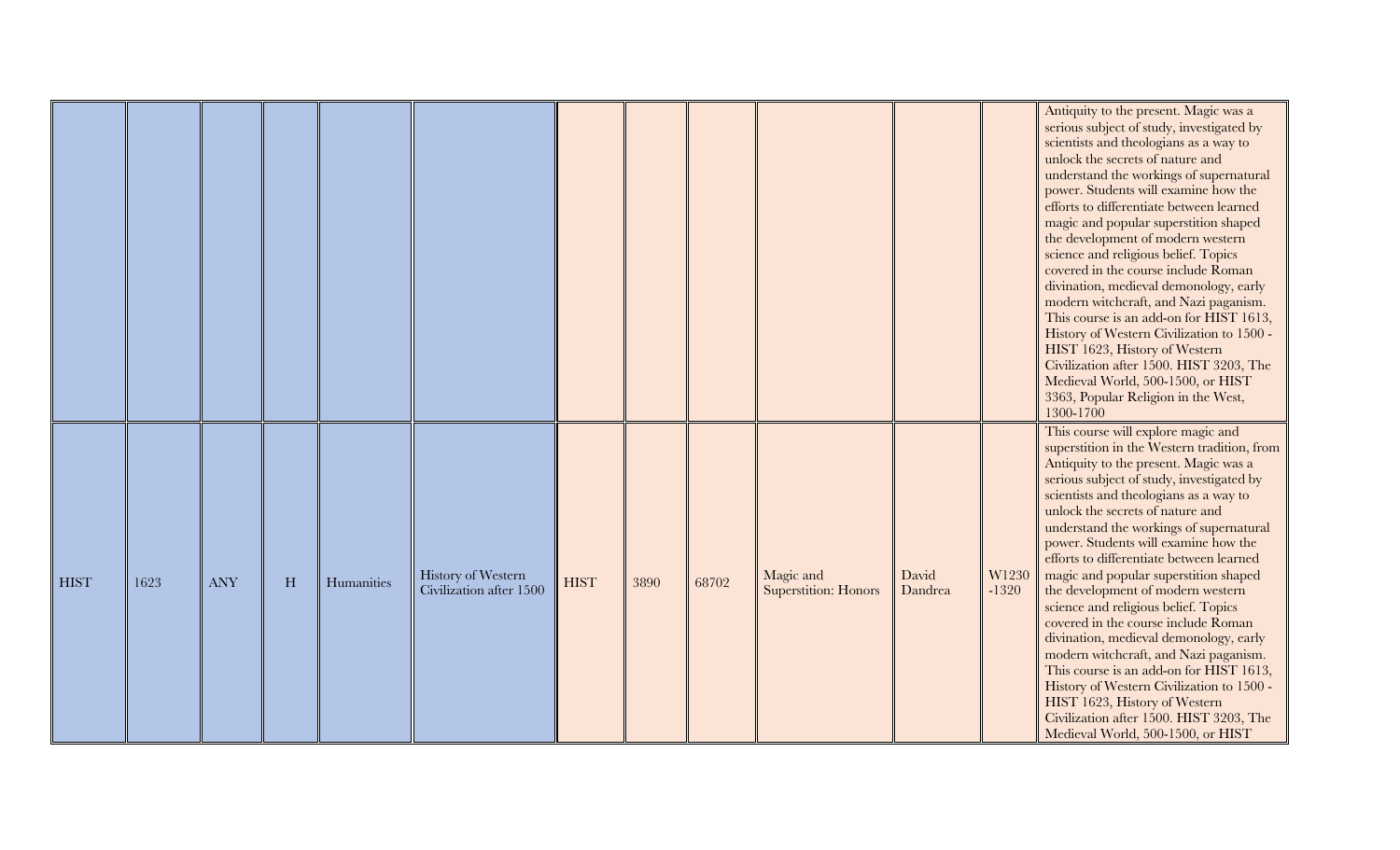|             |      |            |   |            |                                            |             |      |       |                                          |                  |                  | 3363, Popular Religion in the West,                                                                                                                                                                                                                                                                                                                                                                                                                                                                                                                                                                                                                                                                                                                                                                                                                                                               |
|-------------|------|------------|---|------------|--------------------------------------------|-------------|------|-------|------------------------------------------|------------------|------------------|---------------------------------------------------------------------------------------------------------------------------------------------------------------------------------------------------------------------------------------------------------------------------------------------------------------------------------------------------------------------------------------------------------------------------------------------------------------------------------------------------------------------------------------------------------------------------------------------------------------------------------------------------------------------------------------------------------------------------------------------------------------------------------------------------------------------------------------------------------------------------------------------------|
|             |      |            |   |            |                                            |             |      |       |                                          |                  |                  | 1300-1700                                                                                                                                                                                                                                                                                                                                                                                                                                                                                                                                                                                                                                                                                                                                                                                                                                                                                         |
| <b>HIST</b> | 3203 | <b>ANY</b> | H | Humanities | The Medieval World,<br>500-1500            | <b>HIST</b> | 3890 | 68702 | Magic and<br><b>Superstition: Honors</b> | David<br>Dandrea | W1230<br>$-1320$ | This course will explore magic and<br>superstition in the Western tradition, from<br>Antiquity to the present. Magic was a<br>serious subject of study, investigated by<br>scientists and theologians as a way to<br>unlock the secrets of nature and<br>understand the workings of supernatural<br>power. Students will examine how the<br>efforts to differentiate between learned<br>magic and popular superstition shaped<br>the development of modern western<br>science and religious belief. Topics<br>covered in the course include Roman<br>divination, medieval demonology, early<br>modern witchcraft, and Nazi paganism.<br>This course is an add-on for HIST 1613,<br>History of Western Civilization to 1500 -<br>HIST 1623, History of Western<br>Civilization after 1500. HIST 3203, The<br>Medieval World, 500-1500, or HIST<br>3363, Popular Religion in the West,<br>1300-1700 |
| <b>HIST</b> | 3363 | <b>ANY</b> |   | Humanities | Popular Religion in<br>the West, 1300-1700 | <b>HIST</b> | 3890 | 68702 | Magic and<br><b>Superstition: Honors</b> | David<br>Dandrea | W1230<br>$-1320$ | This course will explore magic and<br>superstition in the Western tradition, from<br>Antiquity to the present. Magic was a<br>serious subject of study, investigated by<br>scientists and theologians as a way to<br>unlock the secrets of nature and<br>understand the workings of supernatural<br>power. Students will examine how the<br>efforts to differentiate between learned<br>magic and popular superstition shaped<br>the development of modern western<br>science and religious belief. Topics<br>covered in the course include Roman<br>divination, medieval demonology, early<br>modern witchcraft, and Nazi paganism.<br>This course is an add-on for HIST 1613,                                                                                                                                                                                                                   |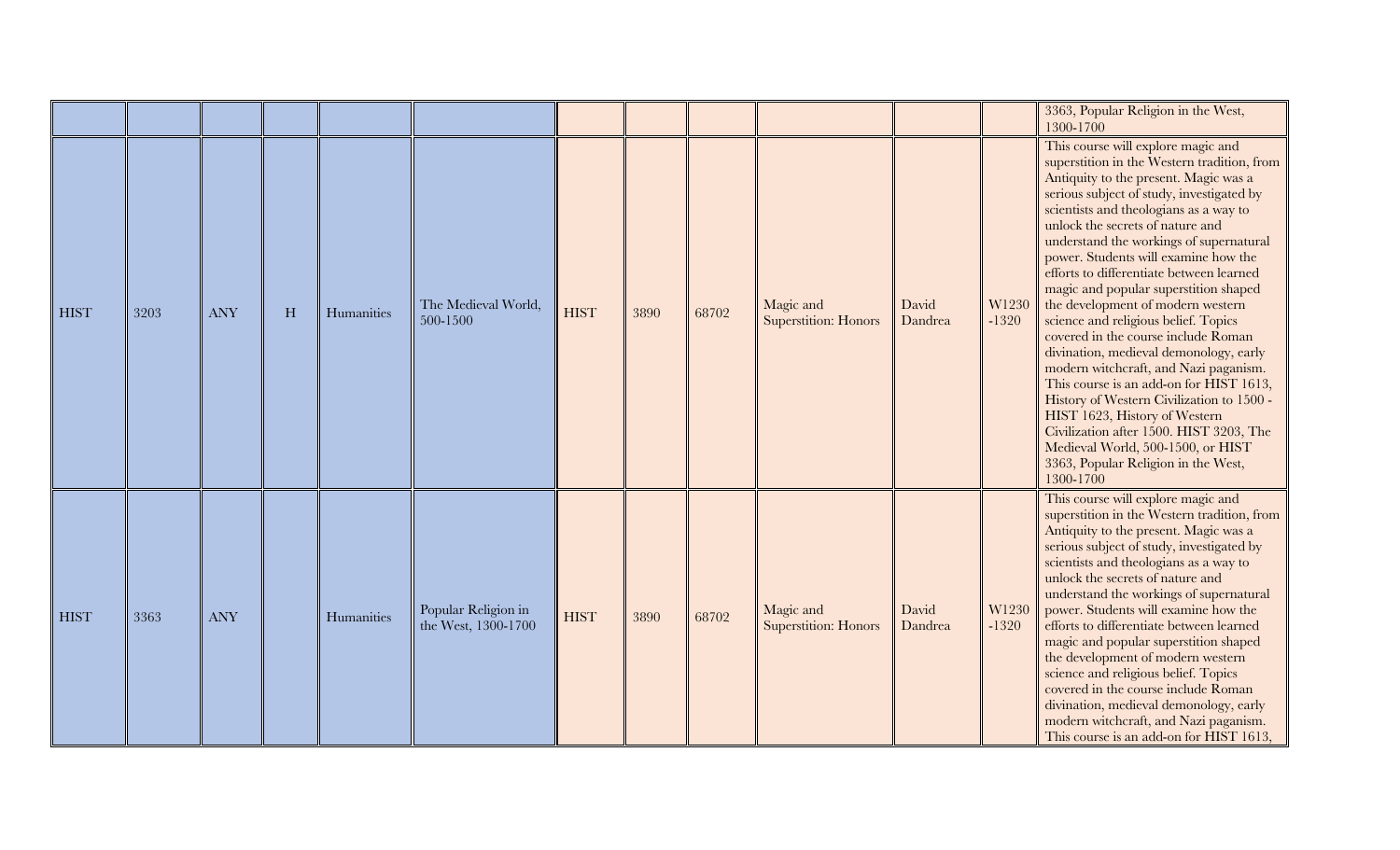|             |                 |            |          |             |                                                                  |             |      |       |                                                        |                  |                  | History of Western Civilization to 1500 -<br>HIST 1623, History of Western<br>Civilization after 1500. HIST 3203, The<br>Medieval World, 500-1500, or HIST<br>3363, Popular Religion in the West,<br>1300-1700                                                                                                                                                                                                                                                                                                                                                                                                                                                                                |
|-------------|-----------------|------------|----------|-------------|------------------------------------------------------------------|-------------|------|-------|--------------------------------------------------------|------------------|------------------|-----------------------------------------------------------------------------------------------------------------------------------------------------------------------------------------------------------------------------------------------------------------------------------------------------------------------------------------------------------------------------------------------------------------------------------------------------------------------------------------------------------------------------------------------------------------------------------------------------------------------------------------------------------------------------------------------|
| <b>MATH</b> | 2103            | <b>ANY</b> | A        | <b>STEM</b> | Business Calculus (A)                                            | <b>MATH</b> | 2890 | 71523 | Honors Topics in<br><b>Business Calculus</b>           | Detelin<br>Dosey | T0900<br>$-1015$ | for, and learn how to use Excel to find the<br>line of "best fit." We will also see how to<br>compute the "current" value of a<br>company and how to compute mortgage<br>payments by hand. We will study some<br>counting techniques and use them to<br>answer questions about probability. This<br>is helpful in making business decisions<br>when there is some uncertainty about<br>what will happen. At the end of the<br>course, we will study constrained<br>optimization and see how the technique<br>of Lagrange multipliers can be used to<br>solve real-world economics problems.<br>ADD-ON FOR MATH 2103                                                                           |
| <b>MATH</b> | $2144$ or $\lt$ | <b>ANY</b> | $\bf{A}$ | <b>STEM</b> | Any MATH course at<br>or above the level of<br><b>MATH 2144.</b> | <b>MATH</b> | 2890 | 71498 | Games of Strategy:<br><b>Contract Bridge</b><br>Honors | Lisa Mantini     | M1430<br>$-1545$ | In this course we will learn the basics of<br>playing Contract Bridge, the best game of<br>strategy in the world! This card game is<br>played in two phases: the bidding phase,<br>which is an auction in which we describe<br>our hand to our partner, and the play, in<br>which we try to win as many tricks as we<br>contracted to win during the auction. The<br>bidding language is abstract and requires<br>critical thinking to understand the rules<br>and apply them correctly. The play of the<br>cards requires the ability to count what's<br>been played, enumerate options, and<br>make decisions. Students will learn to<br>analyze card positions and think<br>strategically. |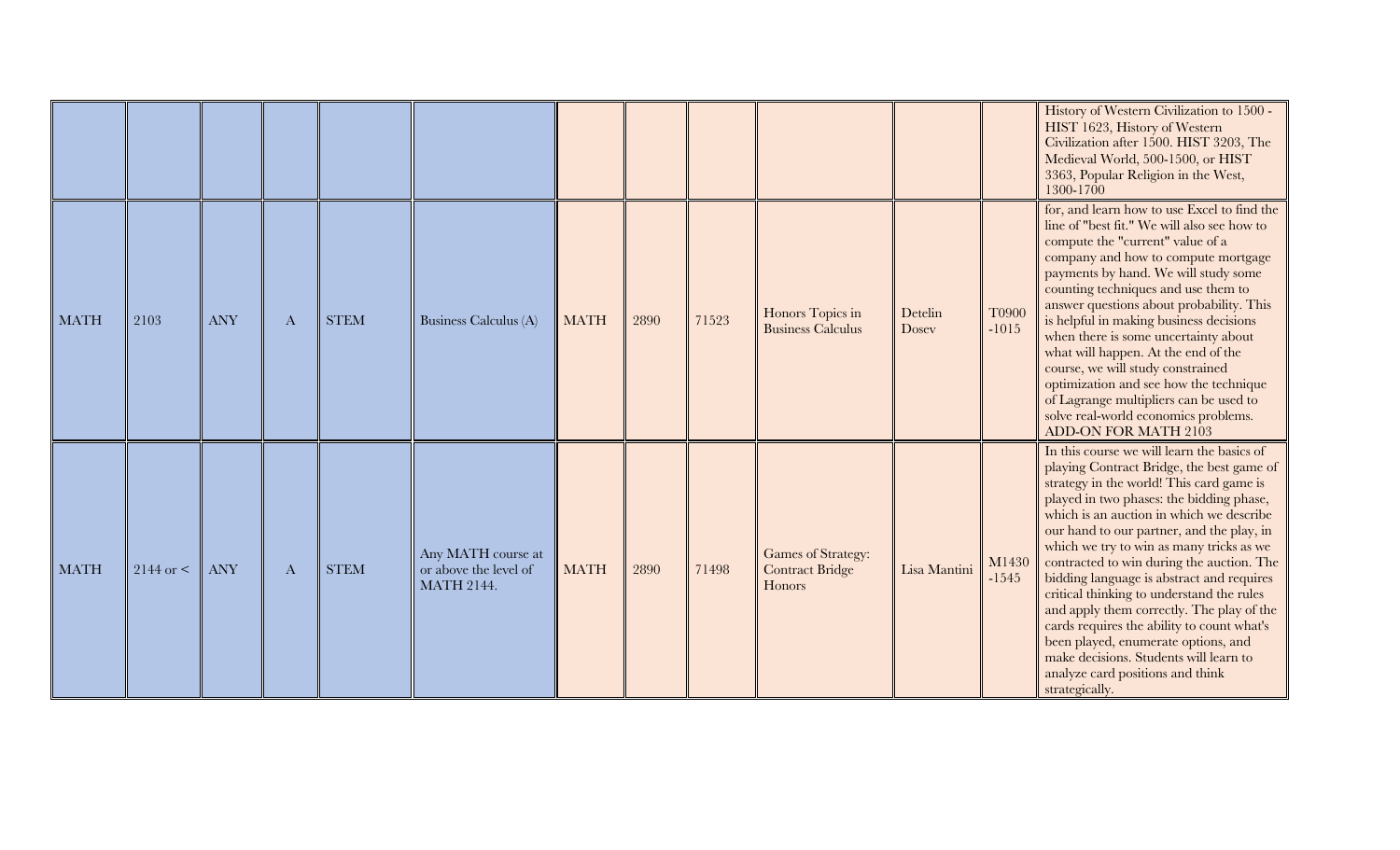| <b>MATH</b> | $2144$ or $\leq$ | <b>ANY</b> | $\bf{A}$ | <b>STEM</b> | Any MATH course at<br>or above the level of<br><b>MATH 2144.</b> | <b>MATH</b> | 2890 | 71553 | <b>Games of Strategy:</b><br><b>Contract Bridge</b><br>Honors | Jeffrey<br>Mermin   | W1600<br>$-1715$ | In this course we will learn the basics of<br>playing Contract Bridge, the best game of<br>strategy in the world! This card game is<br>played in two phases: the bidding phase,<br>which is an auction in which we describe<br>our hand to our partner, and the play, in<br>which we try to win as many tricks as we<br>contracted to win during the auction. The<br>bidding language is abstract and requires<br>critical thinking to understand the rules<br>and apply them correctly. The play of the<br>cards requires the ability to count what's<br>been played, enumerate options, and<br>make decisions. Students will learn to<br>analyze card positions and think<br>strategically. |
|-------------|------------------|------------|----------|-------------|------------------------------------------------------------------|-------------|------|-------|---------------------------------------------------------------|---------------------|------------------|-----------------------------------------------------------------------------------------------------------------------------------------------------------------------------------------------------------------------------------------------------------------------------------------------------------------------------------------------------------------------------------------------------------------------------------------------------------------------------------------------------------------------------------------------------------------------------------------------------------------------------------------------------------------------------------------------|
| <b>MATH</b> | <b>ANY</b>       | <b>ANY</b> |          | <b>STEM</b> | <b>ANY Math Class</b>                                            | <b>MATH</b> | 2890 | 71657 | <b>Honors Fractal</b><br>Wonders                              | David<br>Wright     | <b>WEB</b>       | The theme I have in mind is "Fractal<br>Wonders" which would be an<br>introduction to fractals and dynamics of<br>various kinds with some questions about<br>them and projects using some free<br>software. I did a 3-hour course on<br>Fractals and Dynamics in 1996 and wrote<br>a basic book during the course. The<br>honors add-on would be just some<br>vignettes of the same type. That would fit<br>with Intro to Analysis, since I was<br>thinking of adding a little dynamics to it<br>and see if that made it at all interesting to<br>the students.                                                                                                                               |
| <b>MICR</b> | 2123             | 63497      |          | <b>STEM</b> | Introduction to<br>Microbiology                                  | <b>MICR</b> | 2890 | 64452 | Introduction to<br>Microbiology:<br>Honors                    | Noha<br>Youssef     | F0930-<br>1020   | Honors Add-on for Introduction to<br>Microbiology MICR 2123 CRN 61407<br>or 63497                                                                                                                                                                                                                                                                                                                                                                                                                                                                                                                                                                                                             |
| <b>MIRC</b> | 2123             | 61407      |          | <b>STEM</b> | Introduction to<br>Microbiology                                  | <b>MICR</b> | 2890 | 64452 | Introduction to<br>Microbiology:<br>Honors                    | Noha<br>Youssef     | F0930-<br>1020   | Honors Add-on for Introduction to<br>Microbiology MICR 2123 CRN 61407<br>or 63497                                                                                                                                                                                                                                                                                                                                                                                                                                                                                                                                                                                                             |
| <b>MUSI</b> | 1002             | 67461      |          | Humanities  | Fundamentals of<br>Music                                         | <b>HONR</b> | 2890 | 69791 | Fundamentals of<br>Music add-on:<br>Honors                    | Jeffrey<br>Loeffert | F0930-<br>1020   | This honors add-on will reinforce the<br>fundamentals of music while exploring<br>topics of composition and improvisation                                                                                                                                                                                                                                                                                                                                                                                                                                                                                                                                                                     |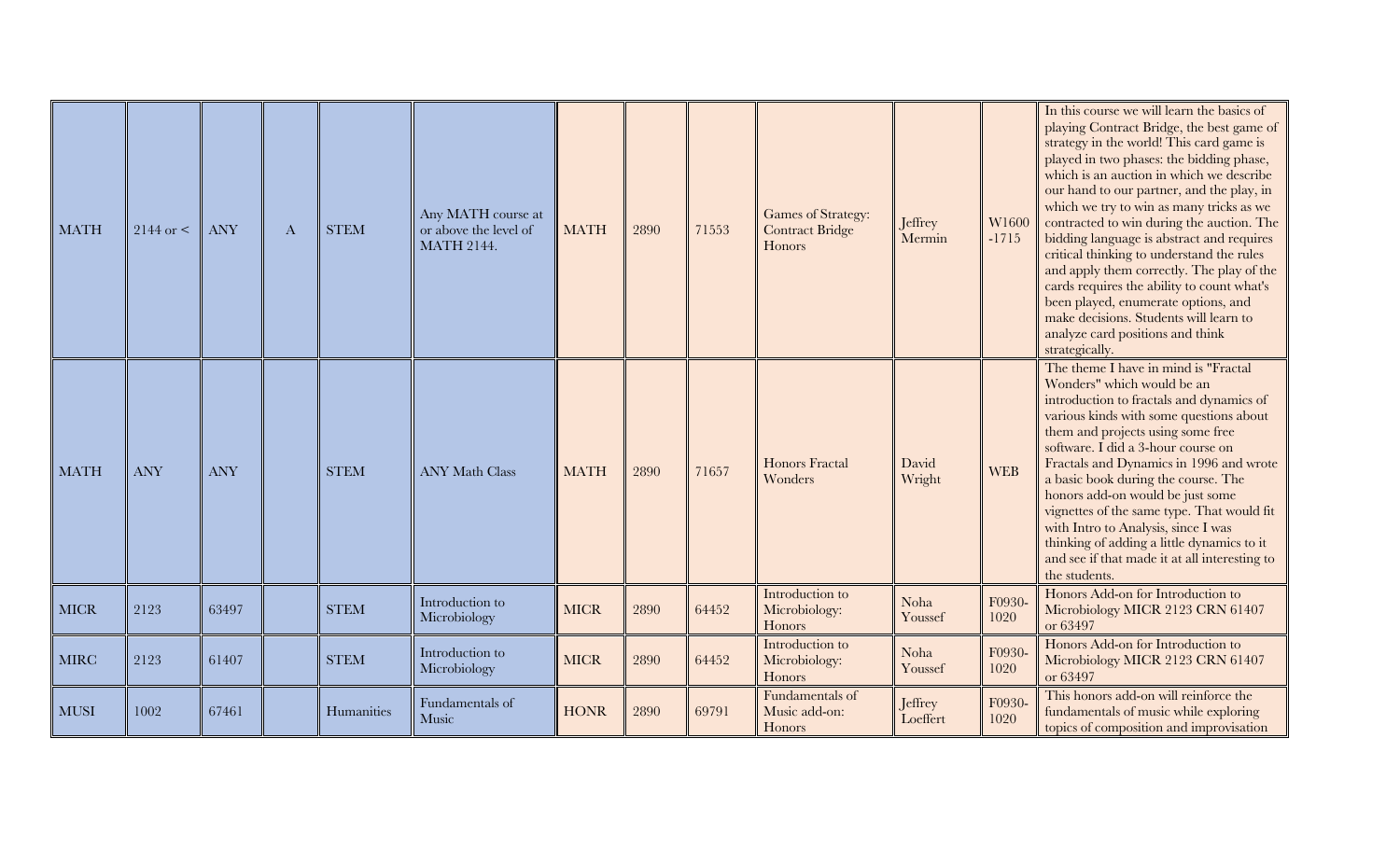|             |      |            |   |            |                                    |             |      |       |                                                      |                      |                  | often omitted from the music theory<br>sequence. Students will engage in original<br>composition using traditional and non-<br>traditional notation, and they will<br>experiment with improvisation as a<br>compositional tool. To enhance<br>understanding, students will read and<br>write about composition and<br>improvisation in music pedagogy.                                                                                                                                                                                                                                                                                                                                                                 |
|-------------|------|------------|---|------------|------------------------------------|-------------|------|-------|------------------------------------------------------|----------------------|------------------|------------------------------------------------------------------------------------------------------------------------------------------------------------------------------------------------------------------------------------------------------------------------------------------------------------------------------------------------------------------------------------------------------------------------------------------------------------------------------------------------------------------------------------------------------------------------------------------------------------------------------------------------------------------------------------------------------------------------|
| <b>MUSI</b> | 1532 | 64843      |   | Humanities | Theory of Music I                  | <b>HONR</b> | 2890 | 69792 | Theory of Music I<br>add on: Honors                  | Kimberly<br>Loeffert | F0830-<br>0920   | Public music theory refers to the act of<br>conveying musical ideas to a general<br>audience. Early-career musicians may<br>question the relationship of music theory<br>classes to their music-making, and this<br>course add-on immediately makes<br>relevant music theoretical topics as a<br>means to draw in and better engage one's<br>audience. We will thoughtfully examine<br>and then create samples of public music<br>theory, such as written program notes,<br>podcasts, videos, blog posts, and spoken<br>concert lectures. Students will engage<br>with the music-analytical tools one uses to<br>discuss music with an untrained audience<br>and apply them to repertoire chosen<br>together in class. |
| MUSI        | 2573 | <b>ANY</b> | H | Humanities | Introduction to Music<br>(H)       | <b>HONR</b> | 2890 | 66655 | <b>EDM</b> Electronic<br>Dance Music:<br>Honors      | Mark Perry           | M1430<br>$-1520$ | DM (electronic dance music). This course<br>will cover its history since the disco era<br>and students will learn how to DJ--<br>culminating with an end of the semester<br>dance party, with the students DJing. The<br>instructor specializes in EDM and is a DJ.                                                                                                                                                                                                                                                                                                                                                                                                                                                    |
| <b>MUSI</b> | 2722 | 61559      |   | Humanities | Introduction to Music<br>Education | <b>HONR</b> | 2890 | 69793 | Introduction to<br>Music Education<br>add-on: Honors | Jacqueline<br>Skara  | M1430<br>$-1520$ | This add-on for Introduction to Music<br>Education will be offered as a project-<br>based class. Students will craft an<br>individualized project related to one of<br>the many facets of the course. Possible<br>ideas include a private lesson teaching<br>project, a research paper on a subject of                                                                                                                                                                                                                                                                                                                                                                                                                 |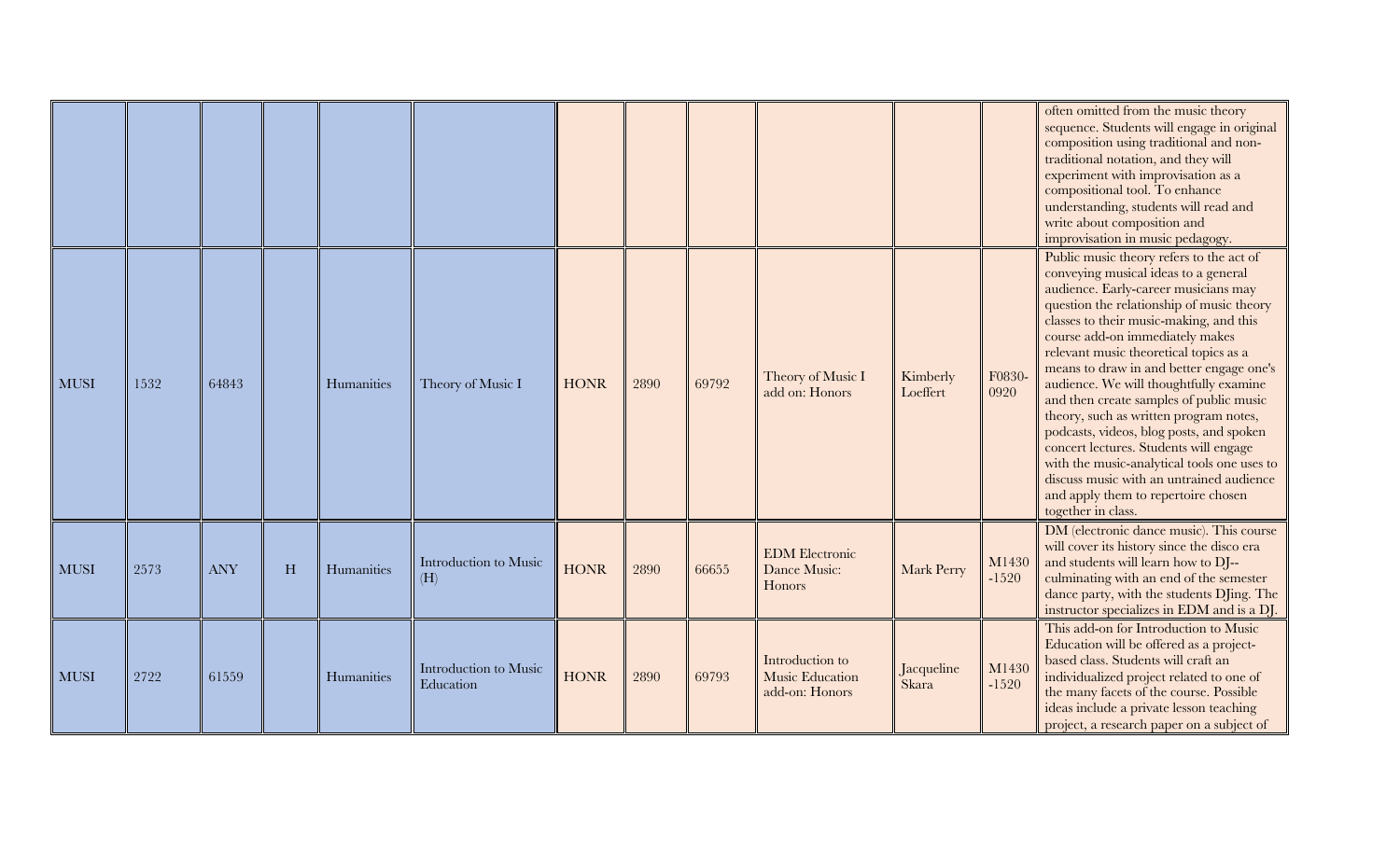|             |      |            |           |                    |                                           |             |      |       |                                                      |                           |                              | the students' choosing, an annotated<br>assessment of ensemble literature for the<br>student's chosen ensemble/level, or an<br>interview project related to their urban<br>observation placement. Students will<br>work directly with the professor to tailor<br>their project specifically to their own<br>goals. The honors add-on group will meet<br>periodically to check in on the progress of<br>the projects and workshop ideas in a<br>seminar style.                                                                                                                                                                                                                                                                               |
|-------------|------|------------|-----------|--------------------|-------------------------------------------|-------------|------|-------|------------------------------------------------------|---------------------------|------------------------------|---------------------------------------------------------------------------------------------------------------------------------------------------------------------------------------------------------------------------------------------------------------------------------------------------------------------------------------------------------------------------------------------------------------------------------------------------------------------------------------------------------------------------------------------------------------------------------------------------------------------------------------------------------------------------------------------------------------------------------------------|
| <b>PHYS</b> | 1114 | <b>ANY</b> | <b>LN</b> | <b>STEM</b>        | College Physics I (LN)                    | <b>PHYS</b> | 2890 | 64417 | Honors for<br><b>PHYS1114</b>                        | Donghua<br>Zhou           | T1200<br>$-1250$             | Add-on for PHYS 1114 College Physics I<br>(LN)                                                                                                                                                                                                                                                                                                                                                                                                                                                                                                                                                                                                                                                                                              |
| <b>PHYS</b> | 2014 | <b>ANY</b> | LN        | <b>STEM</b>        | University Physics I<br>(LN)              | <b>PHYS</b> | 2890 | 64415 | Honors for<br><b>PHYS2014</b>                        | Joseph<br>Haley           | T1330<br>$-1420$             | Add-on for PHYS 2014 University<br>Physics I (LN)                                                                                                                                                                                                                                                                                                                                                                                                                                                                                                                                                                                                                                                                                           |
| <b>PHYS</b> | 2114 | <b>ANY</b> | LN        | <b>STEM</b>        | University Physics II<br>(LN)             | <b>PHYS</b> | 2890 | 64440 | Honors for PHYS<br>2114                              | Derek<br>Meyers           | <b>T0900</b><br>$-0950$      | Add-on for PHYS 2114 University<br>Physics II (LN)                                                                                                                                                                                                                                                                                                                                                                                                                                                                                                                                                                                                                                                                                          |
| <b>PHYS</b> | 2114 | <b>ANY</b> | LN        | <b>STEM</b>        | University Physics II<br>(LN)             | <b>PHYS</b> | 2890 | 64443 | Honors for<br>PHYS2114                               | Andrew<br>Yost            | M0930<br>$-1020$             | Add-on for PHYS 2114 University<br>Physics II (LN)                                                                                                                                                                                                                                                                                                                                                                                                                                                                                                                                                                                                                                                                                          |
| <b>PLNT</b> | 1213 | <b>ANY</b> |           | <b>STEM</b>        | Introduction to Plant<br>and Soil Systems | <b>PLNT</b> | 4470 | 63802 | Introduction to Plant<br>and Soil Systems:<br>Honors | <b>Beatrix</b><br>Haggard | R <sub>1500</sub><br>$-1550$ | From Hands-on to History: the story of<br>Crop Production - Students will<br>experience hands on laboratories in the<br>greenhouse and the crop science<br>laboratory. These labs will evaluate<br>identification of various growth<br>characteristics for multiple crops grown in<br>Oklahoma. Including germination and<br>etiolation using growth chambers and the<br>greenhouse to evaluate how environment<br>influences plant growth. Students will also<br>read "The Living Fields: Our Agricultural<br>Heritage", and we will discuss the book<br>when not working on labs or in-class<br>demonstrations. This add on will provide<br>a deeper understanding of how<br>production agriculture has evolved into its<br>current form. |
| <b>POLS</b> | 1113 | <b>ANY</b> |           | Social<br>Sciences | American<br>Government                    | <b>POLS</b> | 2890 | 64362 | Persistent<br>Segregation:                           | Erica<br>Townsend         | W1230<br>$-1320$             | Add-on to American Government -<br>POLS 1113.                                                                                                                                                                                                                                                                                                                                                                                                                                                                                                                                                                                                                                                                                               |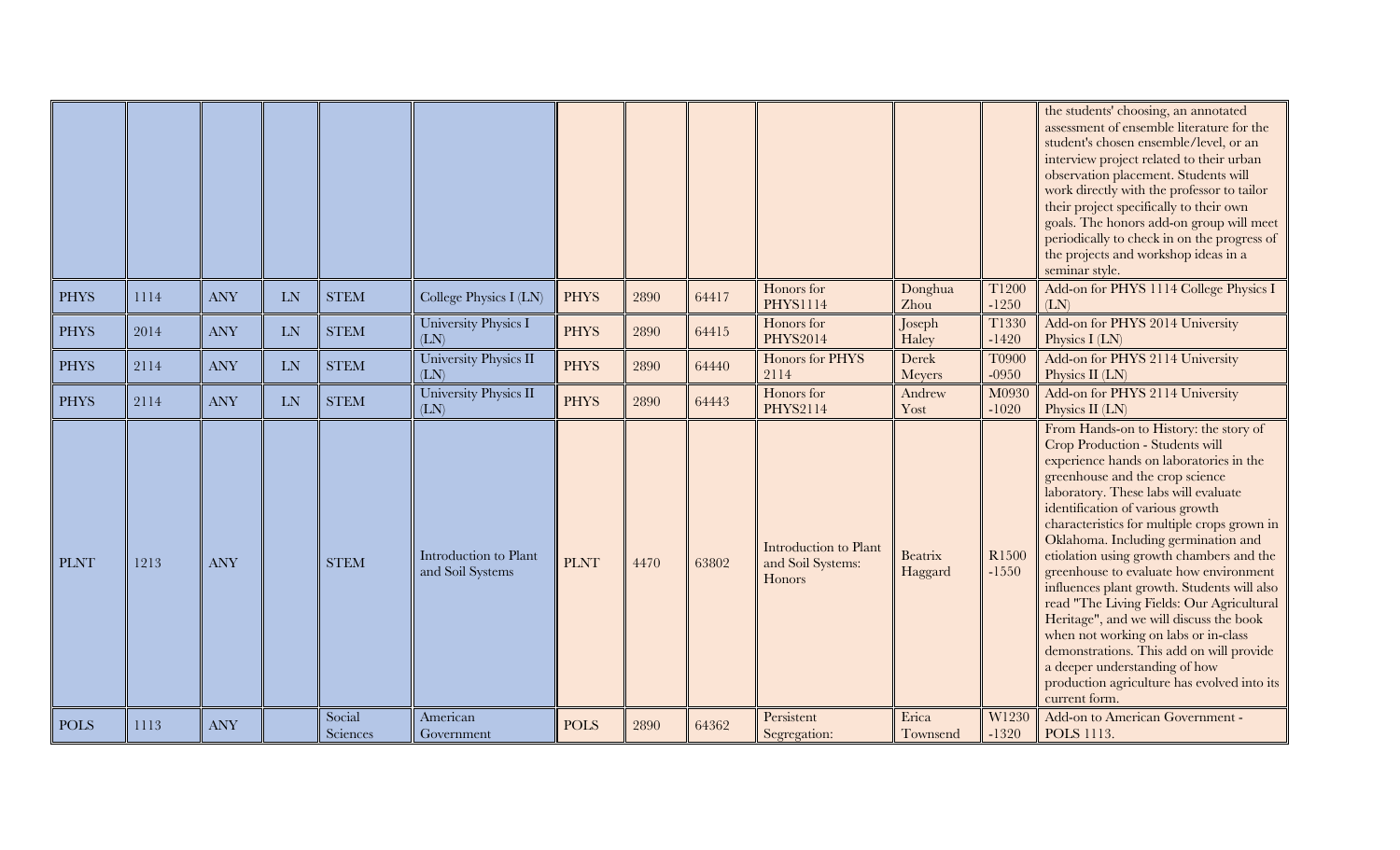|             |      |            |           |                    |                                   |             |      |       | <b>Tracking Patterns of</b><br><b>Exclusion: Honors</b>               |                     |                  |                                                                                                                                                                                                                                                                                                                                                                                                                                                                                                                                                                                                                                                                                                                                                                                                                 |
|-------------|------|------------|-----------|--------------------|-----------------------------------|-------------|------|-------|-----------------------------------------------------------------------|---------------------|------------------|-----------------------------------------------------------------------------------------------------------------------------------------------------------------------------------------------------------------------------------------------------------------------------------------------------------------------------------------------------------------------------------------------------------------------------------------------------------------------------------------------------------------------------------------------------------------------------------------------------------------------------------------------------------------------------------------------------------------------------------------------------------------------------------------------------------------|
| <b>POLS</b> | 1113 | <b>ANY</b> |           | Social<br>Sciences | American<br>Government            | <b>POLS</b> | 2890 | 64842 | Design Democracy:<br>US Politics in<br><b>Comparison Honors</b>       | Holley<br>Hansen    | R1200<br>$-1315$ | Add-on to American Government -<br><b>POLS</b> 1113.                                                                                                                                                                                                                                                                                                                                                                                                                                                                                                                                                                                                                                                                                                                                                            |
| <b>PSYC</b> | 1113 | <b>ANY</b> | ${\bf S}$ | Social<br>Sciences | Introduction to<br>Psychology (S) | <b>PSYC</b> | 2890 | 64446 | Personality<br>Pathology:<br>Assessment &<br><b>Treatment: Honors</b> | Stephanie<br>Sweatt | M1330<br>$-1420$ | Students in this course will develop an<br>understanding of the diagnosis, etiology,<br>pathology, and treatment of personality<br>disorders. We will especially focus<br>discussions on psychopathy, narcissism,<br>and borderline personality traits. The<br>class will focus on many controversial<br>topics in the research literature. For<br>example, we will answer questions like<br>what is the difference between normal<br>variants of personality and abnormal or<br>disordered variants of personality? Are<br>personality disorders untreatable? Does<br>treatment make psychopaths more<br>dangerous? Which presidents had<br>pathological personality traits? Students<br>will learn about the latest research in the<br>area and will discuss the media's<br>representation of these problems. |
| <b>PSYC</b> | 1113 | <b>ANY</b> | ${\bf S}$ | Social<br>Sciences | Introduction to<br>Psychology (S) | <b>PSYC</b> | 2890 | 69905 | Unlocking the<br>Psychology of Escape<br>Rooms: Honors                | <b>Shawn Rose</b>   | W1330<br>$-1420$ | This honors add-on course will explore<br>the psychological principles behind the<br>escape room phenomenon. Students will<br>learn about creative problem solving<br>techniques that can be applied to both the<br>design and playthrough of these<br>interactive puzzle experiences. Students<br>will apply what they have learned to<br>collaboratively design and create a<br>student-made escape room. Many topics<br>align with the content covered in PSYC<br>1113 - Introduction to Psychology classes<br>and will be explored through a<br>combination of lectures, class discussions,<br>and in-class activities.                                                                                                                                                                                     |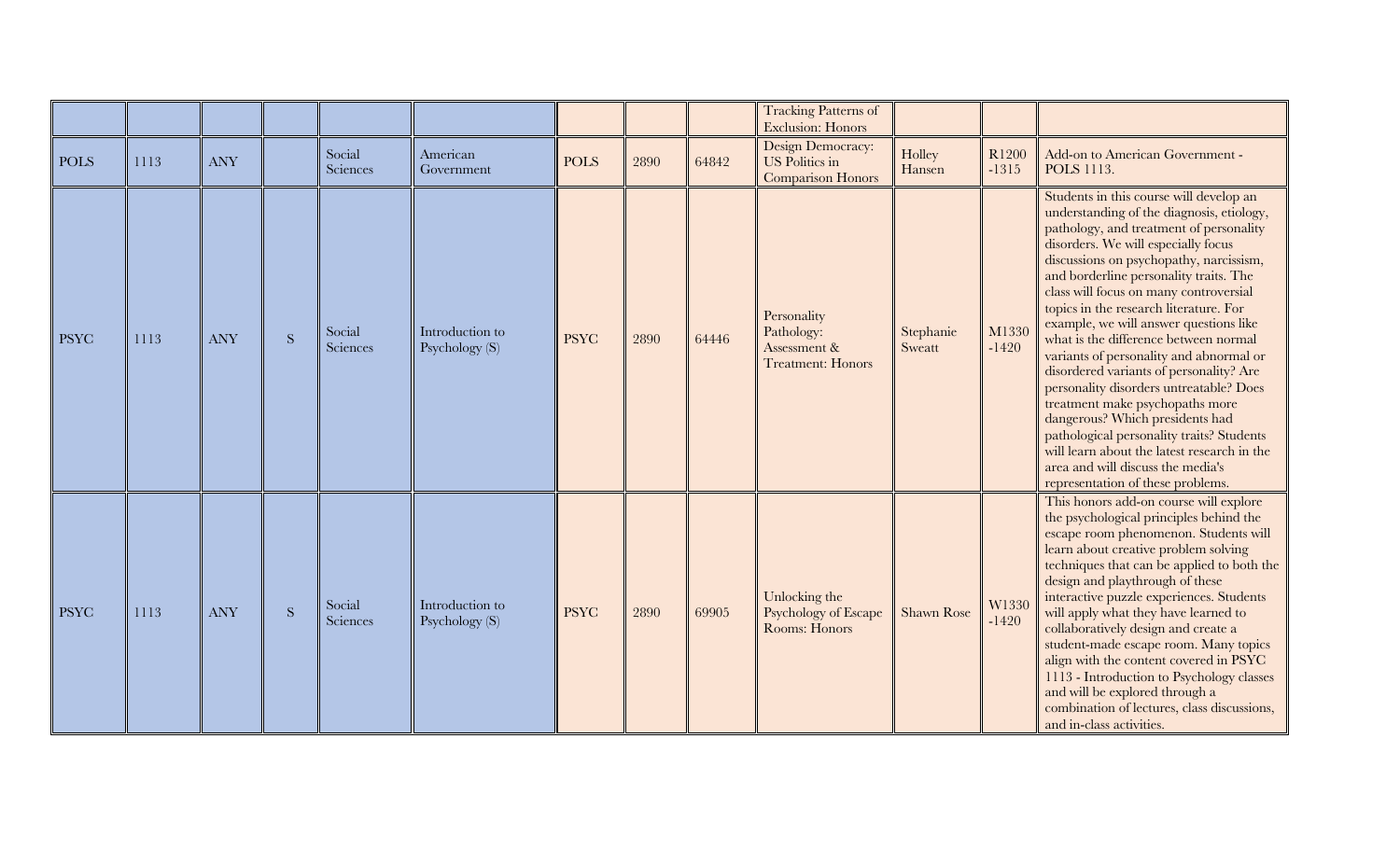| <b>REL</b>  | 1103 | <b>ANY</b> | H1           | Humanities         | Introduction to World<br>Religions (HI) | <b>HONR</b> | 2890 | 66654 | Head & Heart in<br>Relation to Human<br>Religious: Honors | Doren<br>Recker   | T1030<br>$-1120$ | REL 1103 covers a variety of world<br>religions and this Honors' section will take<br>a careful look at some major issues<br>affecting all relationships between<br>religious and other sorts of beliefs. In this<br>section we will investigate basic issues<br>concerning Faith/Reason (heart/head),<br>focusing on the historical and current<br>relationship(s) between mythos & logos<br>within religious belief. We will center<br>Judeo-Christianity, and ancient and tribal<br>religions, but the issues are central to all<br>religious thought, and students will be<br>challenged to provide their own<br>examples, and to connect material<br>covered here to the other religions<br>discussed in the course.                                             |
|-------------|------|------------|--------------|--------------------|-----------------------------------------|-------------|------|-------|-----------------------------------------------------------|-------------------|------------------|-----------------------------------------------------------------------------------------------------------------------------------------------------------------------------------------------------------------------------------------------------------------------------------------------------------------------------------------------------------------------------------------------------------------------------------------------------------------------------------------------------------------------------------------------------------------------------------------------------------------------------------------------------------------------------------------------------------------------------------------------------------------------|
| <b>SOC</b>  | 1113 | <b>ANY</b> | <sub>S</sub> | Social<br>Sciences | <b>Introductory Sociology</b><br>(S)    | <b>SOC</b>  | 2890 | 69429 | Introduction to<br>Sociology: Honors                      |                   | W1130<br>$-1220$ | Coming to terms with the requirements<br>for living in a complex social world.<br>Sociological concepts used to assist<br>students in understanding the social<br>influences in day-to-day life.                                                                                                                                                                                                                                                                                                                                                                                                                                                                                                                                                                      |
| <b>SPAN</b> | 1713 | <b>ANY</b> |              | Humanities         | Elementary Spanish I                    | LL          | 1000 | 66251 | Intro to Hispanic<br><b>Culture: Honors</b>               | Matthew<br>Oneill | T1330<br>$-1420$ | This add-on examines distinct<br>representations of the Spanish civil war<br>(1936-39) across academic disciplines and<br>artistic genres. The echoes of Francisco<br>Franco's rebellion and subsequent<br>dictatorship still stir conflict and<br>conversation in Spain today, and we will<br>read and discuss essays, short stories,<br>works of art, and films that explore the<br>causes and consequences of the fratricidal<br>prelude to WWII. We will first briefly<br>examine the political, religious, and<br>economic backdrop upon which the war<br>played out; was the war simply the<br>inevitable clash of the poet Antonio<br>Machado's eternal "two Spains"? To<br>answer this and other central questions,<br>we will then analyze the ways in which |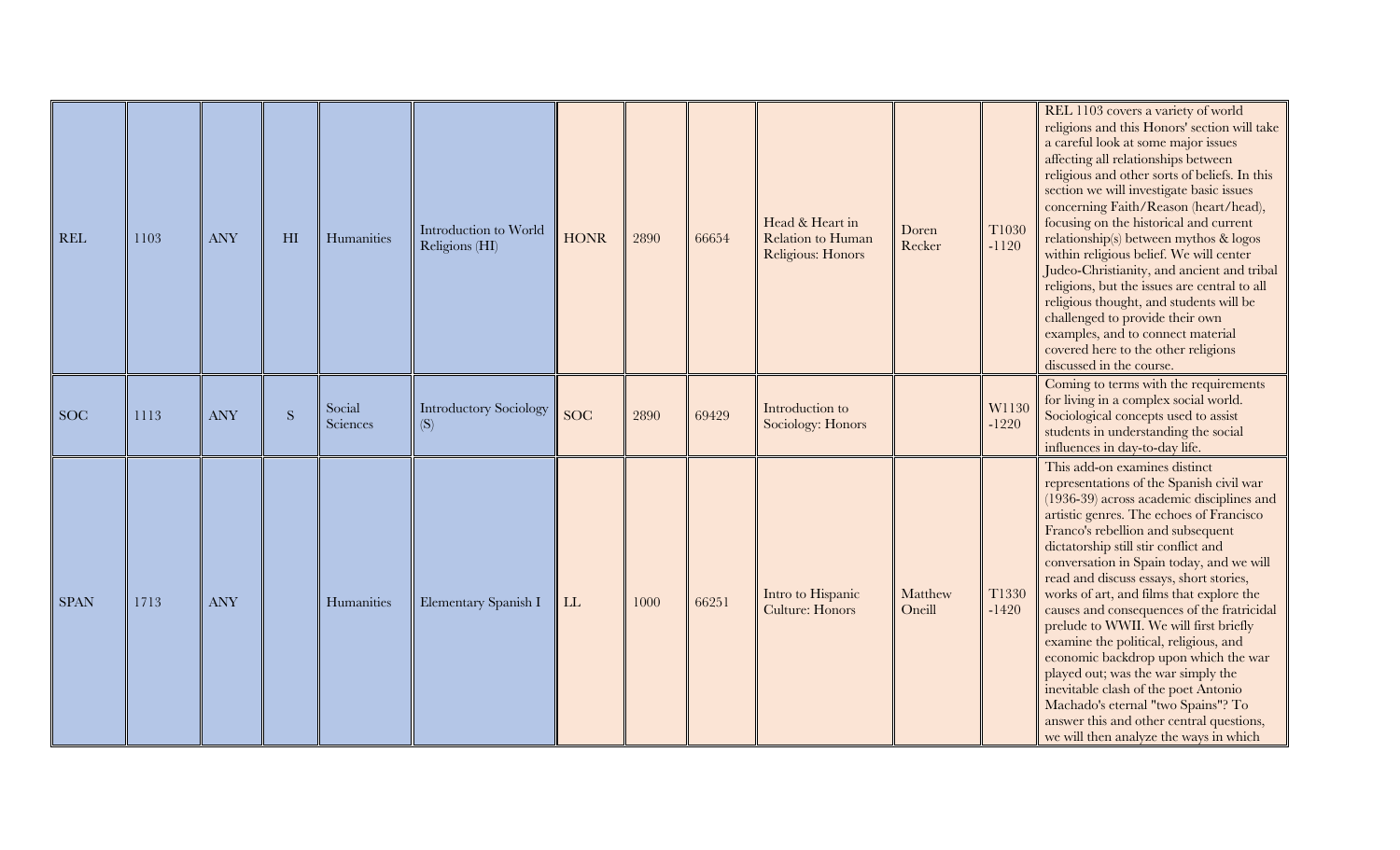|             |      |            |            |                       |    |      |       |                                             |                   |                  | authors and artists both in Spain and<br>around the world - from Picasso and<br>Orwell to Guillermo del Toro and Javier<br>Cercas - have delivered the conflict to<br>their audiences since 1939. All texts in<br>English. Add-on for SPAN 1713<br>Elementary Spanish I, SPAN 1813<br>Elementary Spanish I, SPAN 2713<br>Intermediate Spanish, SPAN 2723<br>Intermediate Hispanic Culture and<br>Media, SPAN 2813 Intermediate<br>Reading and Conversation, SPAN 2823<br><b>Intermediate Composition and</b><br>Grammar.                                                                                                                                                                                                                                                                                                                                                                                                                                                                                                                                                                       |
|-------------|------|------------|------------|-----------------------|----|------|-------|---------------------------------------------|-------------------|------------------|------------------------------------------------------------------------------------------------------------------------------------------------------------------------------------------------------------------------------------------------------------------------------------------------------------------------------------------------------------------------------------------------------------------------------------------------------------------------------------------------------------------------------------------------------------------------------------------------------------------------------------------------------------------------------------------------------------------------------------------------------------------------------------------------------------------------------------------------------------------------------------------------------------------------------------------------------------------------------------------------------------------------------------------------------------------------------------------------|
| <b>SPAN</b> | 1813 | <b>ANY</b> | Humanities | Elementary Spanish II | LL | 1000 | 66251 | Intro to Hispanic<br><b>Culture: Honors</b> | Matthew<br>Oneill | T1330<br>$-1420$ | This add-on examines distinct<br>representations of the Spanish civil war<br>(1936-39) across academic disciplines and<br>artistic genres. The echoes of Francisco<br>Franco's rebellion and subsequent<br>dictatorship still stir conflict and<br>conversation in Spain today, and we will<br>read and discuss essays, short stories,<br>works of art, and films that explore the<br>causes and consequences of the fratricidal<br>prelude to WWII. We will first briefly<br>examine the political, religious, and<br>economic backdrop upon which the war<br>played out; was the war simply the<br>inevitable clash of the poet Antonio<br>Machado's eternal "two Spains"? To<br>answer this and other central questions,<br>we will then analyze the ways in which<br>authors and artists both in Spain and<br>around the world - from Picasso and<br>Orwell to Guillermo del Toro and Javier<br>Cercas - have delivered the conflict to<br>their audiences since 1939. All texts in<br>English. Add-on for SPAN 1713<br>Elementary Spanish I, SPAN 1813<br>Elementary Spanish I, SPAN 2713 |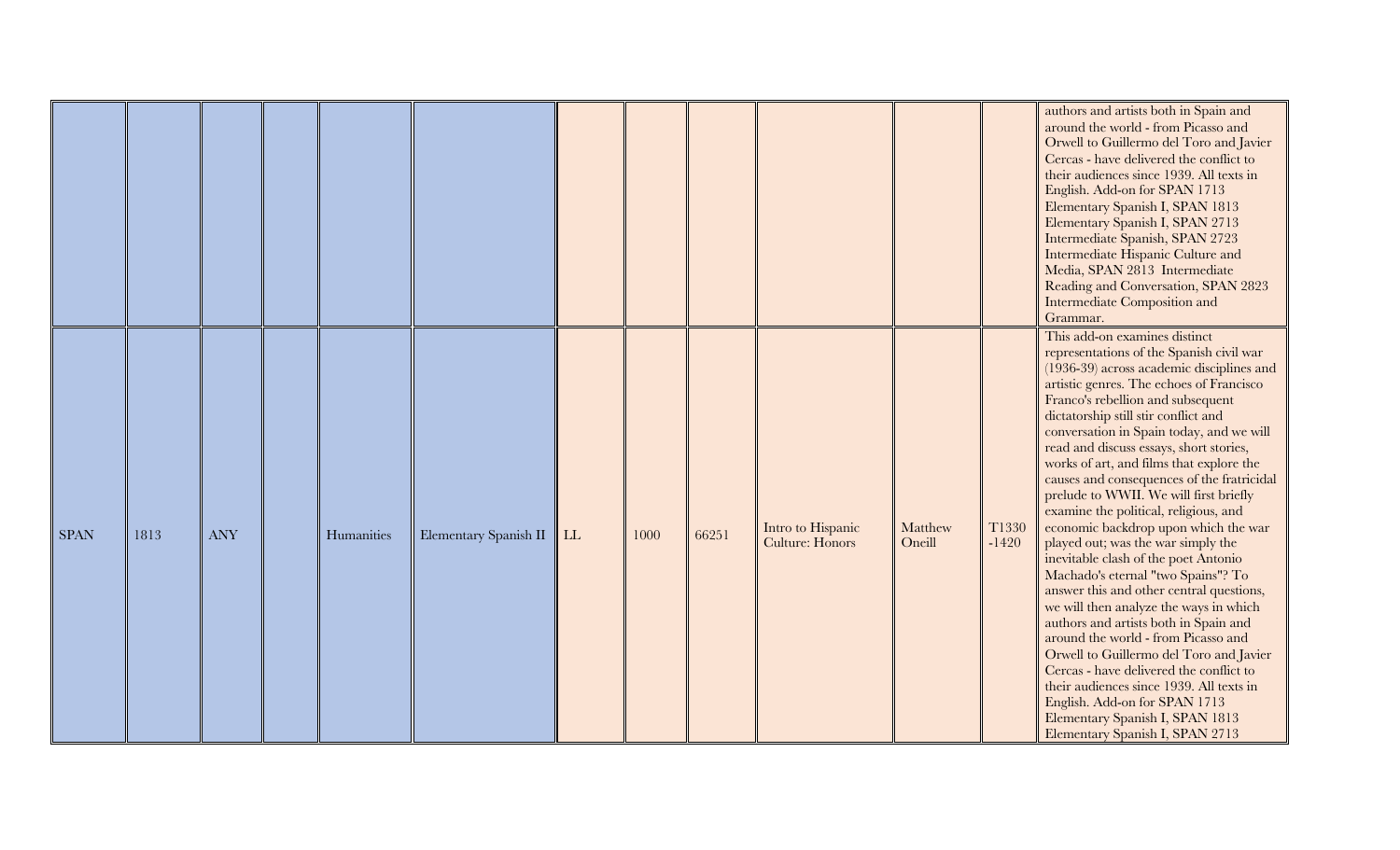|             |      |            |            |                      |    |      |       |                                             |                   |                  | Intermediate Spanish, SPAN 2723<br>Intermediate Hispanic Culture and<br>Media, SPAN 2813 Intermediate<br>Reading and Conversation, SPAN 2823<br><b>Intermediate Composition and</b><br>Grammar.                                                                                                                                                                                                                                                                                                                                                                                                                                                                                                                                                                                                                                                                                                                                                                                                                                                                                                                                                                                                                                                                                                   |
|-------------|------|------------|------------|----------------------|----|------|-------|---------------------------------------------|-------------------|------------------|---------------------------------------------------------------------------------------------------------------------------------------------------------------------------------------------------------------------------------------------------------------------------------------------------------------------------------------------------------------------------------------------------------------------------------------------------------------------------------------------------------------------------------------------------------------------------------------------------------------------------------------------------------------------------------------------------------------------------------------------------------------------------------------------------------------------------------------------------------------------------------------------------------------------------------------------------------------------------------------------------------------------------------------------------------------------------------------------------------------------------------------------------------------------------------------------------------------------------------------------------------------------------------------------------|
| <b>SPAN</b> | 2713 | <b>ANY</b> | Humanities | Intermediate Spanish | LL | 1000 | 66251 | Intro to Hispanic<br><b>Culture: Honors</b> | Matthew<br>Oneill | T1330<br>$-1420$ | This add-on examines distinct<br>representations of the Spanish civil war<br>(1936-39) across academic disciplines and<br>artistic genres. The echoes of Francisco<br>Franco's rebellion and subsequent<br>dictatorship still stir conflict and<br>conversation in Spain today, and we will<br>read and discuss essays, short stories,<br>works of art, and films that explore the<br>causes and consequences of the fratricidal<br>prelude to WWII. We will first briefly<br>examine the political, religious, and<br>economic backdrop upon which the war<br>played out; was the war simply the<br>inevitable clash of the poet Antonio<br>Machado's eternal "two Spains"? To<br>answer this and other central questions,<br>we will then analyze the ways in which<br>authors and artists both in Spain and<br>around the world - from Picasso and<br>Orwell to Guillermo del Toro and Javier<br>Cercas - have delivered the conflict to<br>their audiences since 1939. All texts in<br>English. Add-on for SPAN 1713<br>Elementary Spanish I, SPAN 1813<br>Elementary Spanish I, SPAN 2713<br>Intermediate Spanish, SPAN 2723<br>Intermediate Hispanic Culture and<br>Media, SPAN 2813 Intermediate<br>Reading and Conversation, SPAN 2823<br><b>Intermediate Composition and</b><br>Grammar. |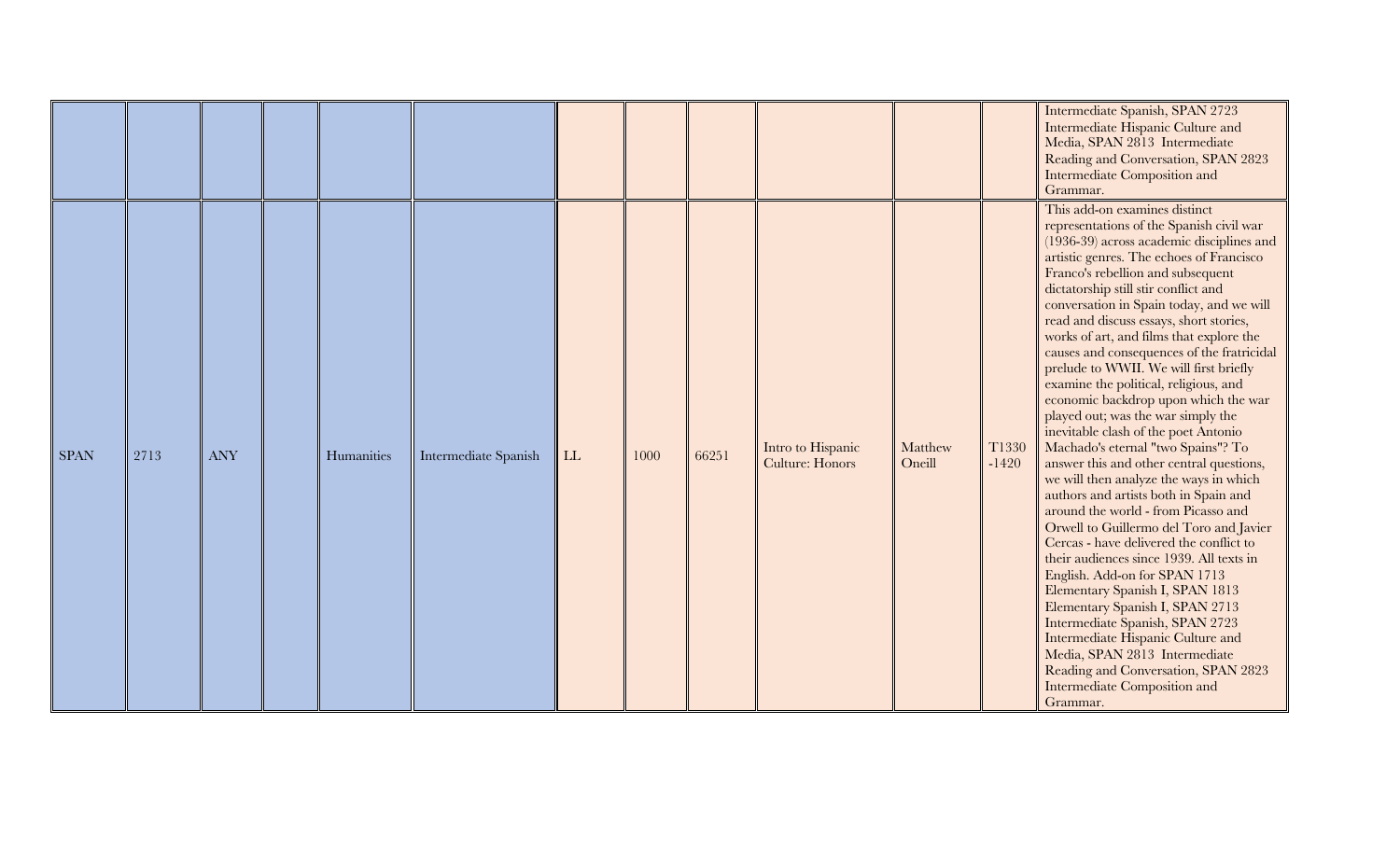| <b>SPCH</b> | 2713 | <b>ANY</b> | S        | Social<br>Sciences | Introduction to<br>Speech<br>Communication (S)                      | <b>SPCH</b> | 2890 | 64349 | Honors Experience<br>in Speech     | Mary<br>Walker | W1330<br>$-1420$ | This course is designed to supplement<br>your regular section of SPCH 2713.<br>Students will make several special<br>occasion speeches. These types of<br>speeches are more informal than the ones<br>you will make in your regular section, and<br>while the content of your speeches in this<br>course will certainly be important, the<br>course will focus on evaluating and<br>honing your delivery skills.                                                  |
|-------------|------|------------|----------|--------------------|---------------------------------------------------------------------|-------------|------|-------|------------------------------------|----------------|------------------|-------------------------------------------------------------------------------------------------------------------------------------------------------------------------------------------------------------------------------------------------------------------------------------------------------------------------------------------------------------------------------------------------------------------------------------------------------------------|
| <b>STAT</b> | 2013 | <b>ANY</b> | $\bf{A}$ | <b>STEM</b>        | <b>Elementary Statistics</b><br>(A)                                 | <b>STAT</b> | 2890 | 65075 | Honors Experience<br>in Statistics | Jana Alford    | M1530<br>$-1620$ | Games of chance have been one of the<br>historical drivers of mathematical<br>probability since the 1654 series of letters<br>between Pascal and Fermat. In the 21st<br>century, applications of probability have<br>moved beyond gambling into many<br>different types of games. In this seminar,<br>we examine various types of games of<br>chance plus skill. Major assignments are a<br>mathematical exam and a group poster<br>project on some type of game. |
| <b>STAT</b> | 2023 | <b>ANY</b> | A        | <b>STEM</b>        | <b>Elementary Statistics</b><br>for Business and<br>Economics $(A)$ | <b>STAT</b> | 2890 | 65075 | Honors Experience<br>in Statistics | Jana Alford    | M1530<br>$-1620$ | Games of chance have been one of the<br>historical drivers of mathematical<br>probability since the 1654 series of letters<br>between Pascal and Fermat. In the 21st<br>century, applications of probability have<br>moved beyond gambling into many<br>different types of games. In this seminar,<br>we examine various types of games of<br>chance plus skill. Major assignments are a<br>mathematical exam and a group poster<br>project on some type of game. |
| <b>STAT</b> | 2053 | <b>ANY</b> | A        | <b>STEM</b>        | <b>Elementary Statistics</b><br>for the Social Sciences<br>(A)      | <b>STAT</b> | 2890 | 65075 | Honors Experience<br>in Statistics | Jana Alford    | M1530<br>$-1620$ | Games of chance have been one of the<br>historical drivers of mathematical<br>probability since the 1654 series of letters<br>between Pascal and Fermat. In the 21st<br>century, applications of probability have<br>moved beyond gambling into many<br>different types of games. In this seminar,                                                                                                                                                                |